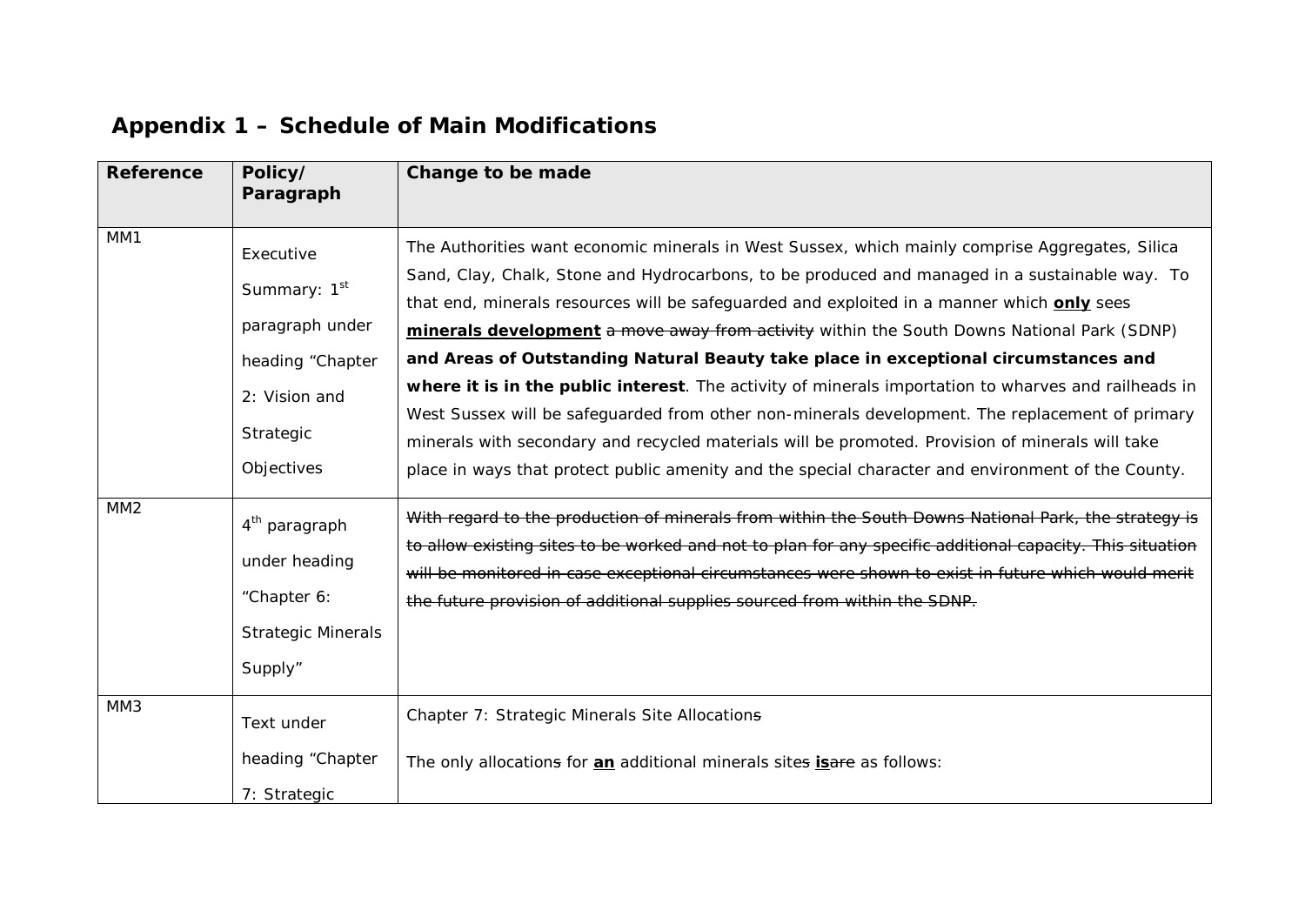|                 | <b>Minerals Site</b><br>Allocations" | • An extension to West Hoathly claypit (clay).<br>• Ham Farm, Steyning (soft sand)-                                                                                                                                                                                                                                                                                                                                                                                                                                   |
|-----------------|--------------------------------------|-----------------------------------------------------------------------------------------------------------------------------------------------------------------------------------------------------------------------------------------------------------------------------------------------------------------------------------------------------------------------------------------------------------------------------------------------------------------------------------------------------------------------|
|                 |                                      | The broad locations of the allocated sites <b>isare</b> shown on the Key Diagram and the boundary                                                                                                                                                                                                                                                                                                                                                                                                                     |
|                 |                                      | identified on <b>Policies + Head Maps</b> . 'Development principles' for the sites-have been identified, which                                                                                                                                                                                                                                                                                                                                                                                                        |
|                 |                                      | arethat is, specific issues that will need to be addressed at the planning application stage, as and                                                                                                                                                                                                                                                                                                                                                                                                                  |
|                 |                                      | when proposals come forward for the allocated site.                                                                                                                                                                                                                                                                                                                                                                                                                                                                   |
| MM4             | Para 1.3.1                           | Amend last sentence:                                                                                                                                                                                                                                                                                                                                                                                                                                                                                                  |
|                 |                                      | It also allocates <b>a</b> strategic minerals sites for clay and soft sand and includes a monitoring and                                                                                                                                                                                                                                                                                                                                                                                                              |
|                 |                                      | implementation framework.                                                                                                                                                                                                                                                                                                                                                                                                                                                                                             |
| MM <sub>5</sub> | Vision (paragraph<br>6)              | Paragraph 6 to be amended to include reference to 'net gains' to biodiversity as follows:                                                                                                                                                                                                                                                                                                                                                                                                                             |
|                 |                                      | "Will ensure minerals have been produced in a manner that protects and enhances the historic and<br>natural environment, <i>delivers net gains to natural capital</i> , and contributes to a low carbon,<br>circular economy".                                                                                                                                                                                                                                                                                        |
| MM6             | Strategic<br>Objective 1             | Amend Strategic Objective 1 to including the words 'steady and adequate supply' to read:                                                                                                                                                                                                                                                                                                                                                                                                                              |
|                 |                                      | "To promote the prudent and efficient production and use of minerals and to ensure a steady and<br>adequate supply, having regard to the market demand and constraints on supply in the Plan area"                                                                                                                                                                                                                                                                                                                    |
|                 |                                      | NB: Change to be made wherever strategic objective is mentioned in the Plan.                                                                                                                                                                                                                                                                                                                                                                                                                                          |
| MM7             | Para. 2.3.3.                         | Soft sand is located within the Sandgate and Folkestone formations which are worked in a number of<br>sites located in West Sussex. Soft sand is important for meeting the demands for the production of<br>high quality building sands for mortar. Silica sand has various industrial and recreational uses and is<br>found in the Folkestone Formation. The majority of these resources are located within the South<br>Downs National Park. Gravel of varying quality and some sharp sand is found to the south of |
|                 |                                      | the Downs in the south-west of the County in superficial or 'drift; deposits. Coarser, silty<br>gravels lie over the chalk to the north of a line approximating to the route of the A27 and                                                                                                                                                                                                                                                                                                                           |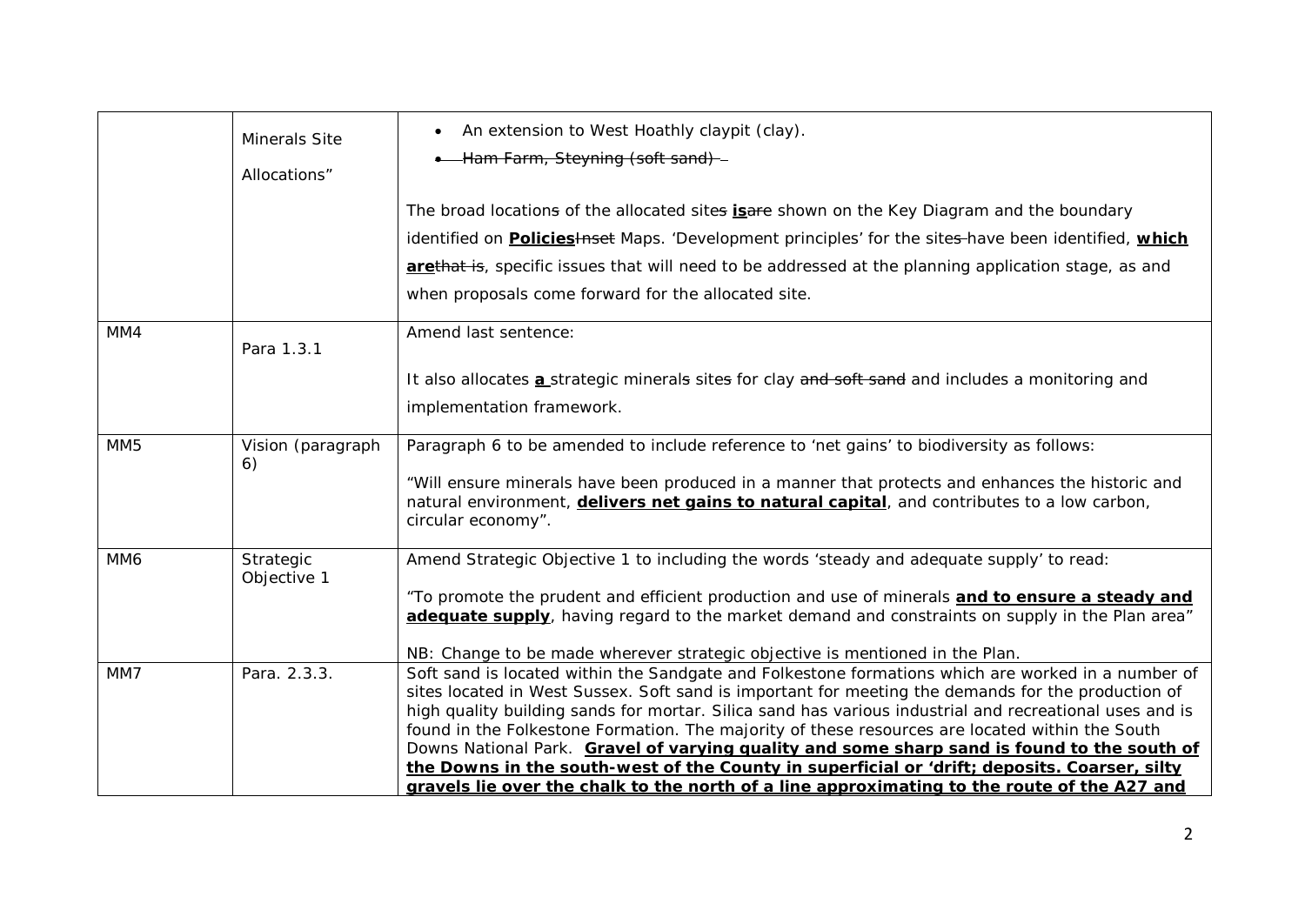|                  |                              | have been exploited in dry workings. Overlying the clay to the south, cleaner, better-<br>sorted gravels have been exploited through wet working as evidenced by lakes around the<br>eastern and southern fringes of Chichester. The Vision for this Plan is to ensure that the special<br>qualities of the National Park are protected, and provision is only made within the Park for the |
|------------------|------------------------------|---------------------------------------------------------------------------------------------------------------------------------------------------------------------------------------------------------------------------------------------------------------------------------------------------------------------------------------------------------------------------------------------|
|                  |                              | extraction of sand in exceptional circumstances.                                                                                                                                                                                                                                                                                                                                            |
| MM8              | Paragraph 2.3.2<br>(heading) | Amend heading to read:                                                                                                                                                                                                                                                                                                                                                                      |
|                  |                              | Sharp Sand and Gravel, Soft Sand, and Silica Sand                                                                                                                                                                                                                                                                                                                                           |
| MM9              | Strategic<br>Objective 3     | Amend Strategic Objective 3 to read:                                                                                                                                                                                                                                                                                                                                                        |
|                  |                              | "Strategic Objective 3: To make provision for soft sand, silica sand and sharp sand and gravel,                                                                                                                                                                                                                                                                                             |
|                  |                              | to meet the identified needs of West Sussex, from outside the South Downs National Park, where                                                                                                                                                                                                                                                                                              |
|                  |                              | possible; and only allow development within the national park in exceptional circumstances                                                                                                                                                                                                                                                                                                  |
|                  |                              | and where it is in the public interest make provision for a declining amount of extraction within                                                                                                                                                                                                                                                                                           |
|                  |                              | the SDNP over the Plan period."                                                                                                                                                                                                                                                                                                                                                             |
|                  |                              |                                                                                                                                                                                                                                                                                                                                                                                             |
|                  |                              | NB: Change to be made wherever strategic objective is mentioned in the Plan.                                                                                                                                                                                                                                                                                                                |
| MM <sub>10</sub> | Strategic<br>Objective 4     | Delete Strategic Objective 4:                                                                                                                                                                                                                                                                                                                                                               |
|                  |                              | Strategic Objective 4: To protect the South Downs National Park by only providing for silica sand                                                                                                                                                                                                                                                                                           |
|                  |                              | from within it in exceptional circumstances and when in the public interest.                                                                                                                                                                                                                                                                                                                |
|                  |                              | NB: Change to be made wherever strategic objective is mentioned in the Plan. Updates to numbers                                                                                                                                                                                                                                                                                             |
|                  |                              | of Strategic Objectives to ensure sequential e.g. Strategic Objective 5 becomes Strategic Objective<br>4, Strategic Objective 6 becomes Strategic Objective 6 etc.                                                                                                                                                                                                                          |
| <b>MM11</b>      | Strategic                    | Add wording to paragraph. 2.3.15 to read:                                                                                                                                                                                                                                                                                                                                                   |
|                  | Objective 14                 |                                                                                                                                                                                                                                                                                                                                                                                             |
|                  | (para. 2.3.15).              | "Opportunities will be taken to minimise carbon emissions within West Sussex and, where possible,<br>in associated operations outside the County. This will be done by ensuring energy efficiency in                                                                                                                                                                                        |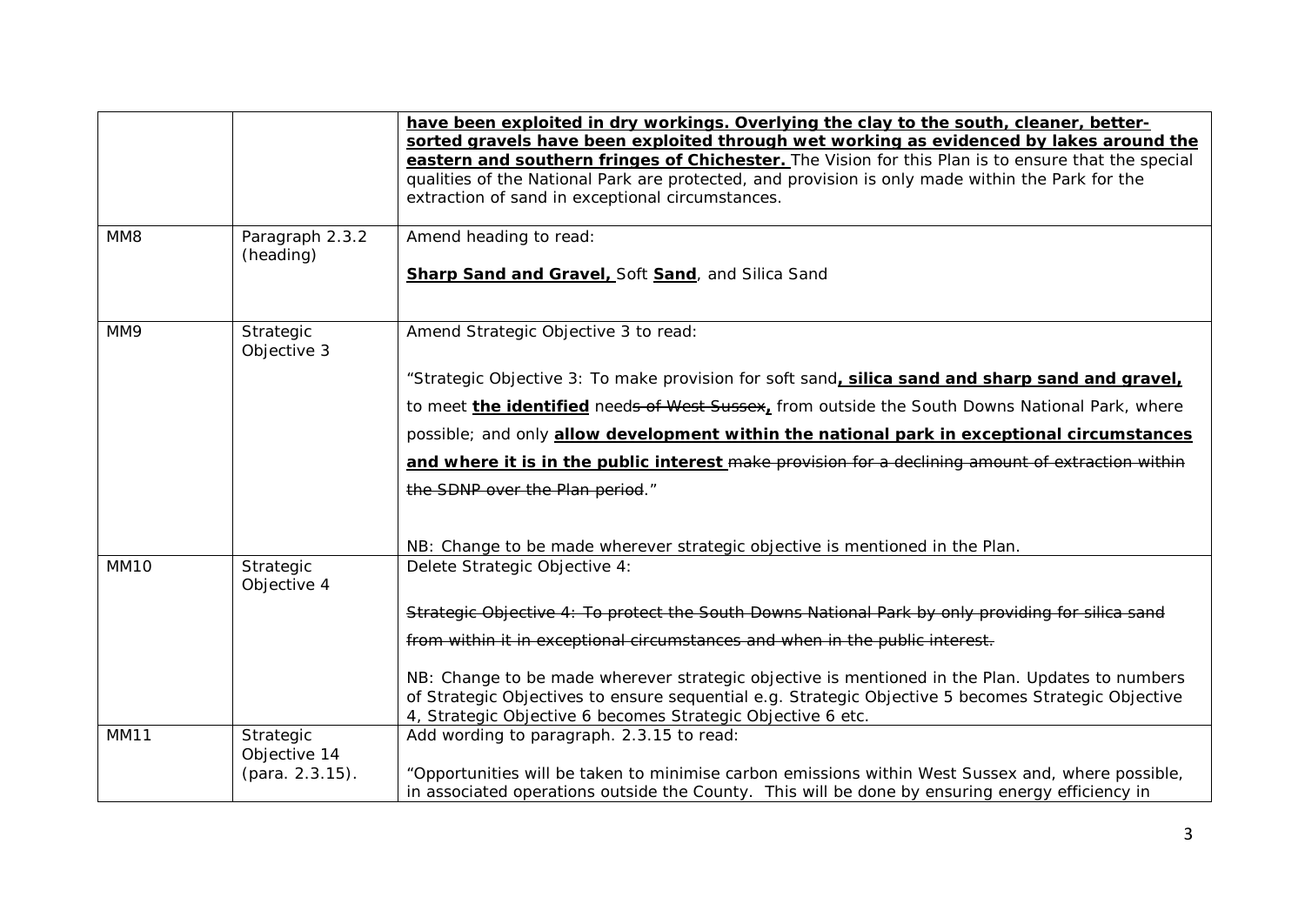|             |               | design, <b>operation and</b> minimising the transportation of minerals."                                                                                                                                                                                                                                                                                                                                                                            |
|-------------|---------------|-----------------------------------------------------------------------------------------------------------------------------------------------------------------------------------------------------------------------------------------------------------------------------------------------------------------------------------------------------------------------------------------------------------------------------------------------------|
|             |               | NB: Change to be made wherever strategic objective is mentioned in the Plan.                                                                                                                                                                                                                                                                                                                                                                        |
| <b>MM12</b> | Para. 3.3.5.  | Remove reference to the number of C&D sites and make reference to the AMR.                                                                                                                                                                                                                                                                                                                                                                          |
|             |               | There are 11 sites in the Plan area that recycled aggregate A list of the sites producing recycled<br>and secondary aggregates can be found in the AMR.                                                                                                                                                                                                                                                                                             |
| <b>MM13</b> | Para, 3.3.6.  | Change reference to number of active clay sites to five.                                                                                                                                                                                                                                                                                                                                                                                            |
|             |               | "There are seven-five active clay sites in West Sussex, some of which are small operators, which<br>account for 20-25% of the total in the Country. For more information on these sites see the West<br>Sussex Annual Monitoring Report (AMR)".                                                                                                                                                                                                     |
| <b>MM14</b> | Para. 3.3.7.  | Delete: "In 2016 there were four active sandstone extraction sites in West Sussex. And replace with:<br>In 2016 there were five building stone extraction sites, four of which were active.                                                                                                                                                                                                                                                         |
| MM15        | Para. 3.3.8.  | Change reference to number of existing permitted chalk pits:                                                                                                                                                                                                                                                                                                                                                                                        |
|             |               | "In 2016 there were five-four <sup>6</sup> existing permitted chalk pits which are along the line of the Downs,<br>and just to the south of a belt of sand workings. Only two of these are active. Figures for these<br>cannot be disclosed due to commercial confidentiality but in 2016 the stock of permitted reserve<br>was estimated to be 90 years. Chalk reserves in West Sussex are estimated to be 4.47 million<br>tonnes in West Sussex.  |
|             |               | <sup>6</sup> This excludes Upper Beeding Chalk Quarry.                                                                                                                                                                                                                                                                                                                                                                                              |
| <b>MM16</b> | Para. 3.3.10. | Amend wording to reflect the fact that the Markwells Wood site is inactive and the permission is no<br>longer extant:                                                                                                                                                                                                                                                                                                                               |
|             |               | "There are currently three permitted exploration sites: Markwells Wood, Forestside (active - within<br>SDNP), Balcombe (inactive), and Broadford Bridge (inactive)."                                                                                                                                                                                                                                                                                |
| <b>MM17</b> | Para. 4.5.3.  | Change reference to nature designations:                                                                                                                                                                                                                                                                                                                                                                                                            |
|             |               | "Sites of more local importance include Local Nature Reserves (LNR), Sites of Nature Conservation<br>Importance (SNCI) Local Wildlife Sites (LWS) or Regionally Important Geological Sites (RIGS)<br><b>Local Geological Sites (LGS)</b> which are the most important places for geology and geomorphology<br>outside statutorily protected land such as SSSIs. There are 68 RIGS LGS, 26 LNRs and over 293<br><b>SNCIS LWS</b> around the County". |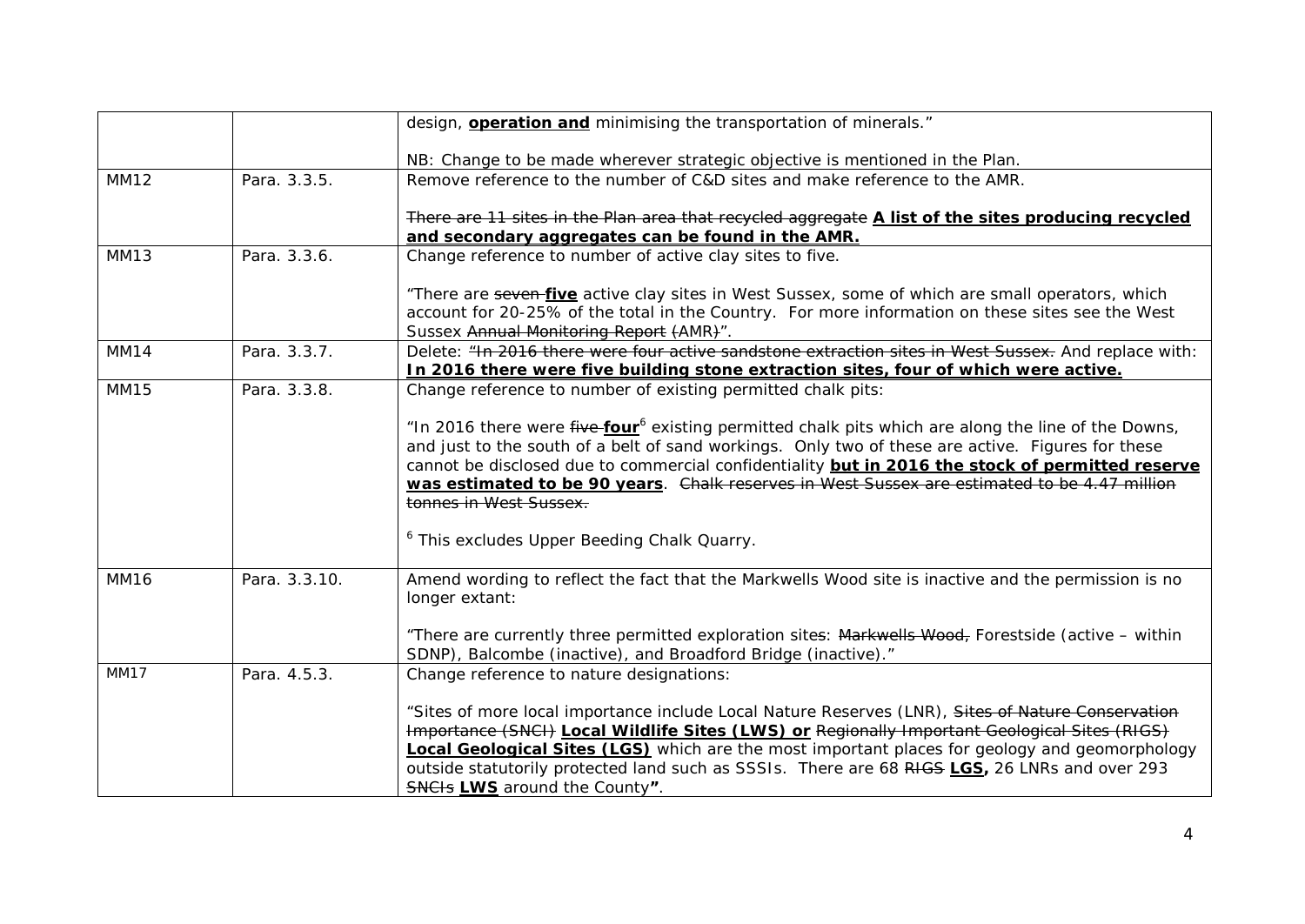| <b>MM18</b> | Para. 6.2.7.                                           | For land-won sharp sand and gravel, the average 10 year sales value is 9,800 10,676 tonnes per<br>annum (for the period $20067 - 20156$ ) and other relevant local information suggests the average<br>demand may be as high as $12,700$ 13,585 tonnes per annum. As the reserve (in 2016 $\overline{2}$ ) is 900,000<br>tonnes this suggests an existing landbank of nearly 65 74 years. In 20167 the vast majority of sharp<br>sand and gravel was supplied from marine dredged aggregate landed at Shoreham Port which is<br>considered below.<br>(NB: Figures are provisional and are subject to agreement with SEEAWP through the Local Aggregate<br>Assessment).                                                                                                                                                                                                                                                                                                                                                                                                                                                                                                                                                       |
|-------------|--------------------------------------------------------|------------------------------------------------------------------------------------------------------------------------------------------------------------------------------------------------------------------------------------------------------------------------------------------------------------------------------------------------------------------------------------------------------------------------------------------------------------------------------------------------------------------------------------------------------------------------------------------------------------------------------------------------------------------------------------------------------------------------------------------------------------------------------------------------------------------------------------------------------------------------------------------------------------------------------------------------------------------------------------------------------------------------------------------------------------------------------------------------------------------------------------------------------------------------------------------------------------------------------|
| <b>MM19</b> | Policy M1(a)                                           | (a) the proposal is needed to ensure a steady and adequate supply and to maintain at least a 7<br>year landbank is maintained, as set out in the latest Local Aggregates Assessment; and                                                                                                                                                                                                                                                                                                                                                                                                                                                                                                                                                                                                                                                                                                                                                                                                                                                                                                                                                                                                                                     |
| <b>MM20</b> | Policy M1<br>Monitoring and<br>Implementation<br>table | Include additional monitoring trend/target:<br>100% of decisions made on planning applications for sharp sand and gravel extraction are<br>consistent with Policy M1.                                                                                                                                                                                                                                                                                                                                                                                                                                                                                                                                                                                                                                                                                                                                                                                                                                                                                                                                                                                                                                                        |
| <b>MM21</b> | Paras 6.2.13. to<br>6.2.19.                            | Delete all existing text (including related footnotes) and replace with:<br>6.2.13 Land won soft sand is of a particular quality that cannot be substituted by other<br>minerals. The 10 year average sales value for soft sand is 313,210 tonnes (2007 - 2016)<br>(based on January 2017 data), which is higher than for sharp sand and gravel. In 2017,<br>the total permitted reserve of soft sand was 3,354,800 tonnes which provides a landbank<br>of 10.7 years <sup>1</sup> . The supply and demand picture shows that additional supplies of 2.36 mt of<br>soft sand are likely to be needed towards the latter half of the Plan period.<br>6.2.14 The relevant strategic objectives are;<br>1: To promote the prudent and efficient production and use of minerals and to<br>ensure a steady and adequate supply, having regard to the market demand and<br>constraints on supply in the Plan area.<br>• 3: To make provision for soft sand, silica sand and sharp sand and gravel, to meet<br>the needs of West Sussex, from outside the South Downs National Park, where<br>possible; and only allow development within the national park in exceptional<br>circumstances and where it is in the public interest. |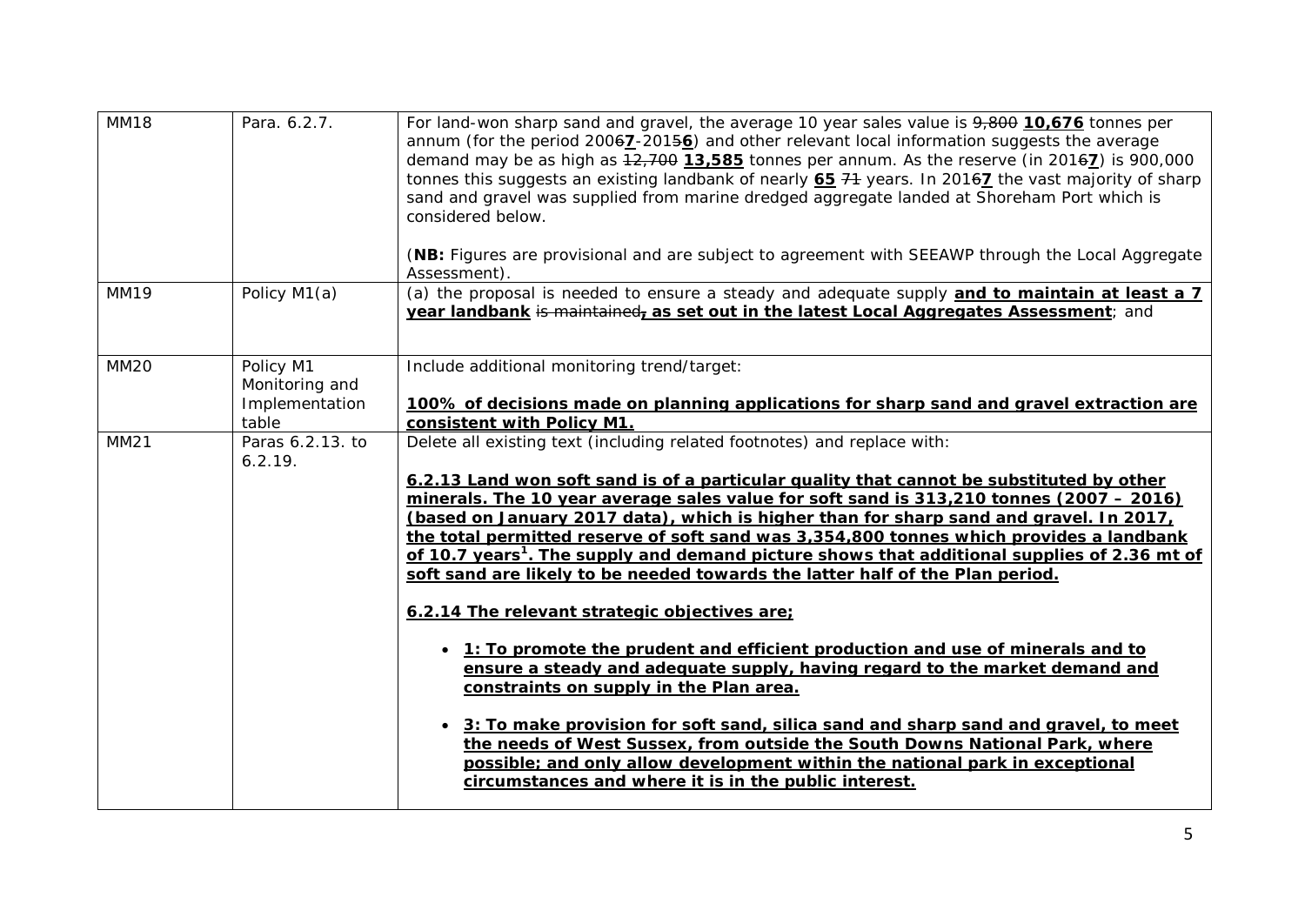|             |                                                        | 6.2.15 Any proposals for land-won soft sand extraction submitted before the adoption of<br>the single issue soft sand review of the Plan, will be considered on their merits and<br>against Policy M2 and other policies in this Plan.<br><sup>1</sup> This does not take account of other relevant local information concerning future levels of house<br>building and road construction as set out in the Local Aggregates Assessment.                                                                                                                                                                                                                                                                                                                                                                                                                                                                                                                 |
|-------------|--------------------------------------------------------|----------------------------------------------------------------------------------------------------------------------------------------------------------------------------------------------------------------------------------------------------------------------------------------------------------------------------------------------------------------------------------------------------------------------------------------------------------------------------------------------------------------------------------------------------------------------------------------------------------------------------------------------------------------------------------------------------------------------------------------------------------------------------------------------------------------------------------------------------------------------------------------------------------------------------------------------------------|
| <b>MM22</b> | Policy M2                                              | Delete all existing text and replace with:<br>Proposals for land won soft sand extraction, including extensions of time and physical<br>extensions to existing sites, will be permitted providing that the proposal is needed to<br>meet the shortfall of soft sand of 2.36 million tonnes (or as calculated in the most recent<br>Local Aggregates Assessment) over the Plan period and maintain at least a seven year<br>landbank.<br>The Authorities will commence a single issue soft sand review of this Plan within 6 months<br>of the adoption of this Plan. The Plan Review will be submitted for examination within two<br>years from the commencement of the review and address the shortfall of soft sand at that<br>time (as calculated in the most recent Local Aggregates Assessment). In the event that<br>the reviewed Plan is not submitted within two years then the Plan, in terms of soft sand,<br>will be deemed to be out-of-date. |
| <b>MM23</b> | Policy M2<br>Monitoring and<br>Implementation<br>table | Include additional monitoring trend/target:<br>100% of decisions made on planning applications for soft sand extraction are consistent<br>with Policy M2.                                                                                                                                                                                                                                                                                                                                                                                                                                                                                                                                                                                                                                                                                                                                                                                                |
| <b>MM24</b> | Paras 6.2.20. to                                       | Delete monitoring trend/target:<br>Declining landbank within the South Downs National Park<br>Delete all existing text and replace with:                                                                                                                                                                                                                                                                                                                                                                                                                                                                                                                                                                                                                                                                                                                                                                                                                 |
|             | 6.2.23.                                                | 6.2.16 The shortfall of supply, as calculated at the time when the planning application is                                                                                                                                                                                                                                                                                                                                                                                                                                                                                                                                                                                                                                                                                                                                                                                                                                                               |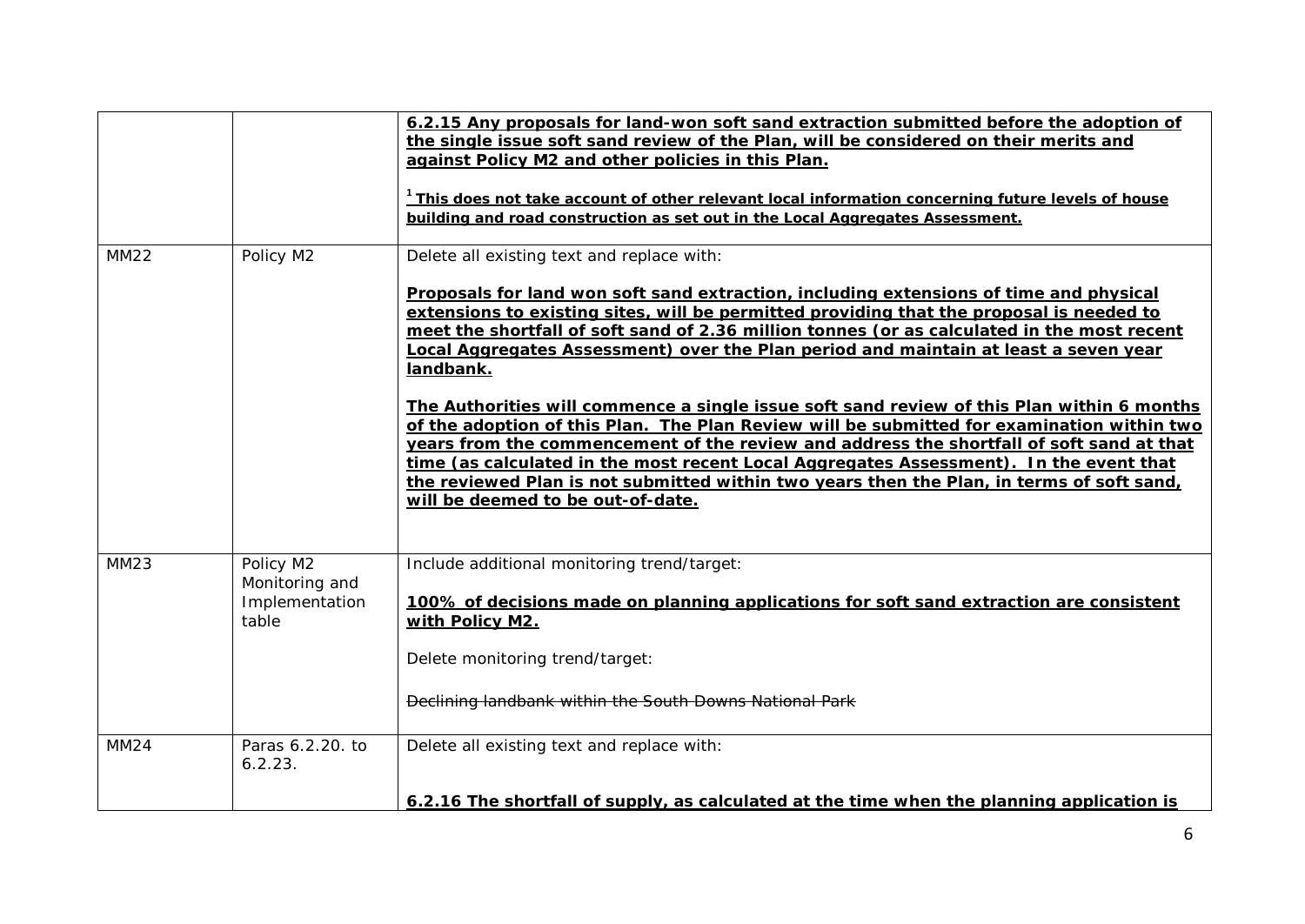|             |              | determined, will be a material consideration. The landbank calculation for the purposes of<br>Policy M2 will be made by using the reserve and annual demand information set out in the<br>latest Local Aggregate Assessment.<br>6.2.17 The single issue review of the Plan required under Policy M2 will address the<br>strategy to maintain a steady and adequate supply of soft sand, the supply and demand<br>for soft sand, and the approach to meet any shortfall, including the potential need to<br>allocate sites. Although the Plan Review will address these matters, it will not change the<br>end date of this Plan.<br>6.2.17 Policy M2 sets out the timeframe for the commencement and submission of the<br>Plan Review. 'Commencement' is defined as being publication of an invitation to make<br>representations in accordance with Regulation 18 of The Town and Country Planning<br>(Local Planning) (England) Regulations 2012. If the Plan Review is not submitted within<br>two years from commencement, the soft sand parts of this Plan will be deemed to be out-<br>of-date. |
|-------------|--------------|-------------------------------------------------------------------------------------------------------------------------------------------------------------------------------------------------------------------------------------------------------------------------------------------------------------------------------------------------------------------------------------------------------------------------------------------------------------------------------------------------------------------------------------------------------------------------------------------------------------------------------------------------------------------------------------------------------------------------------------------------------------------------------------------------------------------------------------------------------------------------------------------------------------------------------------------------------------------------------------------------------------------------------------------------------------------------------------------------------|
| MM25        | Para. 6.3.1. | Add new paragraph(s) after 6.3.1 and re-order subsequent paragraph numbering of Section 6.3<br>(Silica Sand).<br>National policy (NPPF Para 146) requires MPAs to plan for a steady and adequate supply<br>of silica sand by providing a stock of permitted reserves to support the level of actual and<br>proposed investment required for new or existing plant, and the maintenance and<br>improvement of existing plant and equipment. This is carried out by providing a stock of<br>permitted reserves of at least 10 years at established existing sites, and at least 15 years<br>for silica sand sites where significant new capital is required, this would include entirely<br>new sites.                                                                                                                                                                                                                                                                                                                                                                                                  |
| <b>MM26</b> | Para, 6.3.1. | Add new paragraph(s) after 6.3.1 and re-order subsequent paragraph numbering of Section 6.3<br>(Silica Sand).<br>As of May 2017, there are no consented silica sand extraction sites in West Sussex.<br>Historically, any silica sand extraction has been secondary to the extraction of soft sand<br>from sites where the primary function is aggregate supply. Moreover, there are no<br>manufacturing industries (e.g. glass making) reliant on a supply of silica sand from West                                                                                                                                                                                                                                                                                                                                                                                                                                                                                                                                                                                                                  |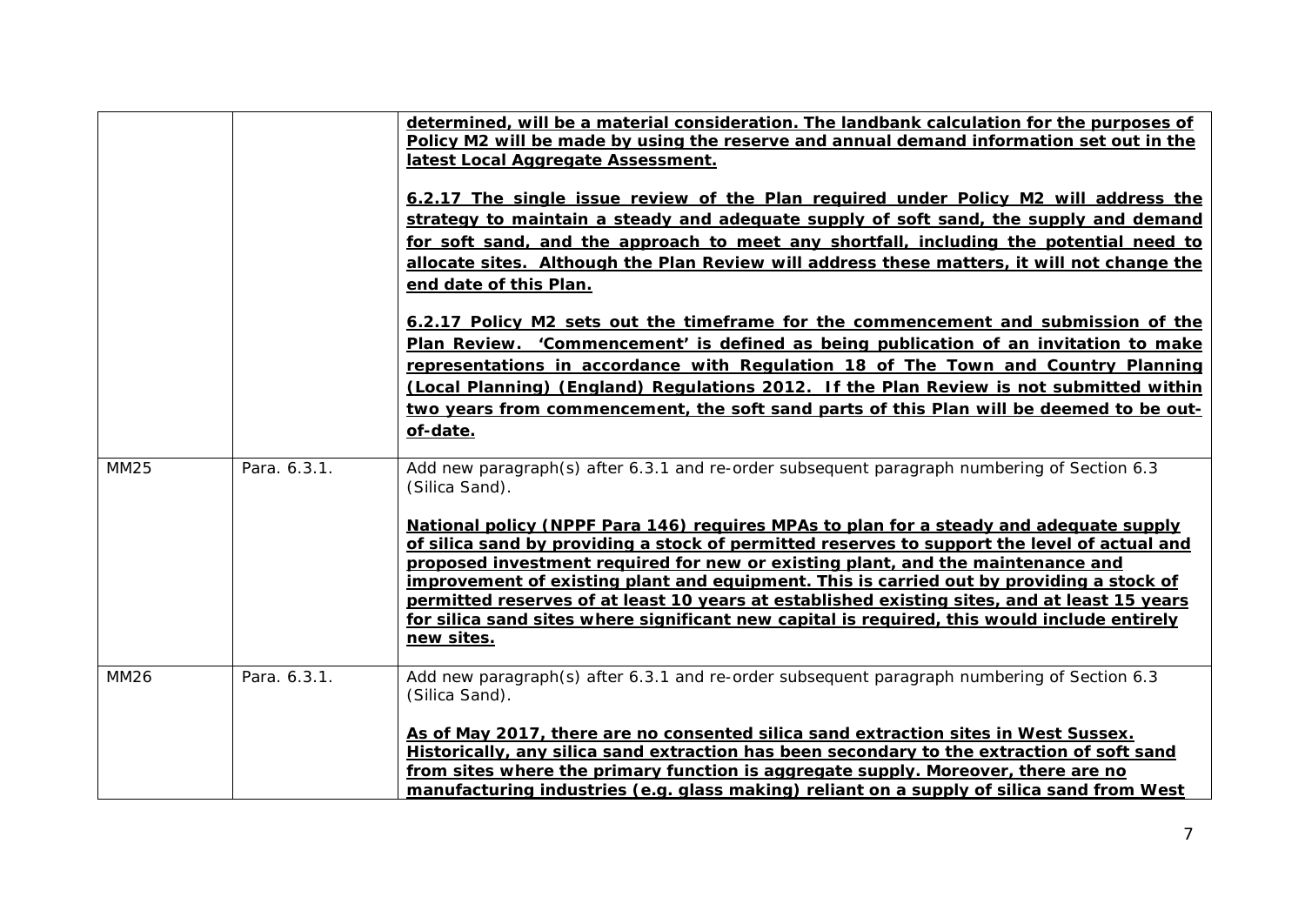|             |                                                  | Sussex.                                                                                                                                                                                                                                                                                                                                                                                                                                                                                                                                                                                                                                                                                       |
|-------------|--------------------------------------------------|-----------------------------------------------------------------------------------------------------------------------------------------------------------------------------------------------------------------------------------------------------------------------------------------------------------------------------------------------------------------------------------------------------------------------------------------------------------------------------------------------------------------------------------------------------------------------------------------------------------------------------------------------------------------------------------------------|
| <b>MM27</b> | Para. 6.3.3.                                     | 6.3.3. The strategy for silica sand is <b>to safequard the entire silica sand resource and</b> include a<br>criteria based policy, against which any proposals can be considered. This accords with national<br>policy as, at present, evidence shows that adequate provision for silica sand is being made nationally<br>and there is no requirement for West Sussex to meet any identified shortfall elsewhere25.                                                                                                                                                                                                                                                                           |
| <b>MM28</b> | Para, 6.3.4.                                     | Delete paragraph 6.3.4:                                                                                                                                                                                                                                                                                                                                                                                                                                                                                                                                                                                                                                                                       |
|             |                                                  | The evidence shows that there is no need to apply the requirement to maintain a 10-15 year<br>landbank for individual silica sand sites for any existing sites, as the proportion of sand sold for<br>industrial uses from these sites is small26.                                                                                                                                                                                                                                                                                                                                                                                                                                            |
| <b>MM29</b> | Para.6.3.5.                                      | Amend paragraph 6.3.5:                                                                                                                                                                                                                                                                                                                                                                                                                                                                                                                                                                                                                                                                        |
|             |                                                  | Should evidence come forward that shows that any existing soft sand sites are required to provide a<br>10-15 year landbank specifically for silica sand, then they will be considered against the criteria in<br>Policy M3. Development proposals for silica sand extraction will be considered against the<br>criteria in Policy M3. This will include applicants demonstrating, through the submission of<br>borehole data and geological analysis, that the sand meets the specifications for the proposed silica<br>sand end uses. As silica sand is a specialist mineral in terms of its use (i.e. for non-aggregate uses),<br>the use of silica sand for aggregate uses is discouraged. |
| <b>MM30</b> | Implementation<br>and Monitoring<br>$(pp.50-51)$ | Amend measure/indicator and trend/target text: -<br>Measure/Indicator<br>Landbank for silica sand if evidence shows that it is required for any individual sites. Stock of<br><b>Permitted Silica Sand Reserves</b>                                                                                                                                                                                                                                                                                                                                                                                                                                                                           |
|             |                                                  | Trend/Target                                                                                                                                                                                                                                                                                                                                                                                                                                                                                                                                                                                                                                                                                  |
|             |                                                  | Target = maintain landbanks of at least 10 years at individual silica sand sites unless environmental<br>and amenity impacts are unacceptable, and if within the SDNP site does not meet exceptional<br>eireumstances and public interest test. If appropriate site(s) has/have been permitted in the<br>Plan area to meet specific demand for silica sand, a stock of permitted reserves for<br>individual sites of at least 10 years to supply existing processing plant and 15 years for<br>plant where significant new capital is required, unless planning policy, environmental and                                                                                                     |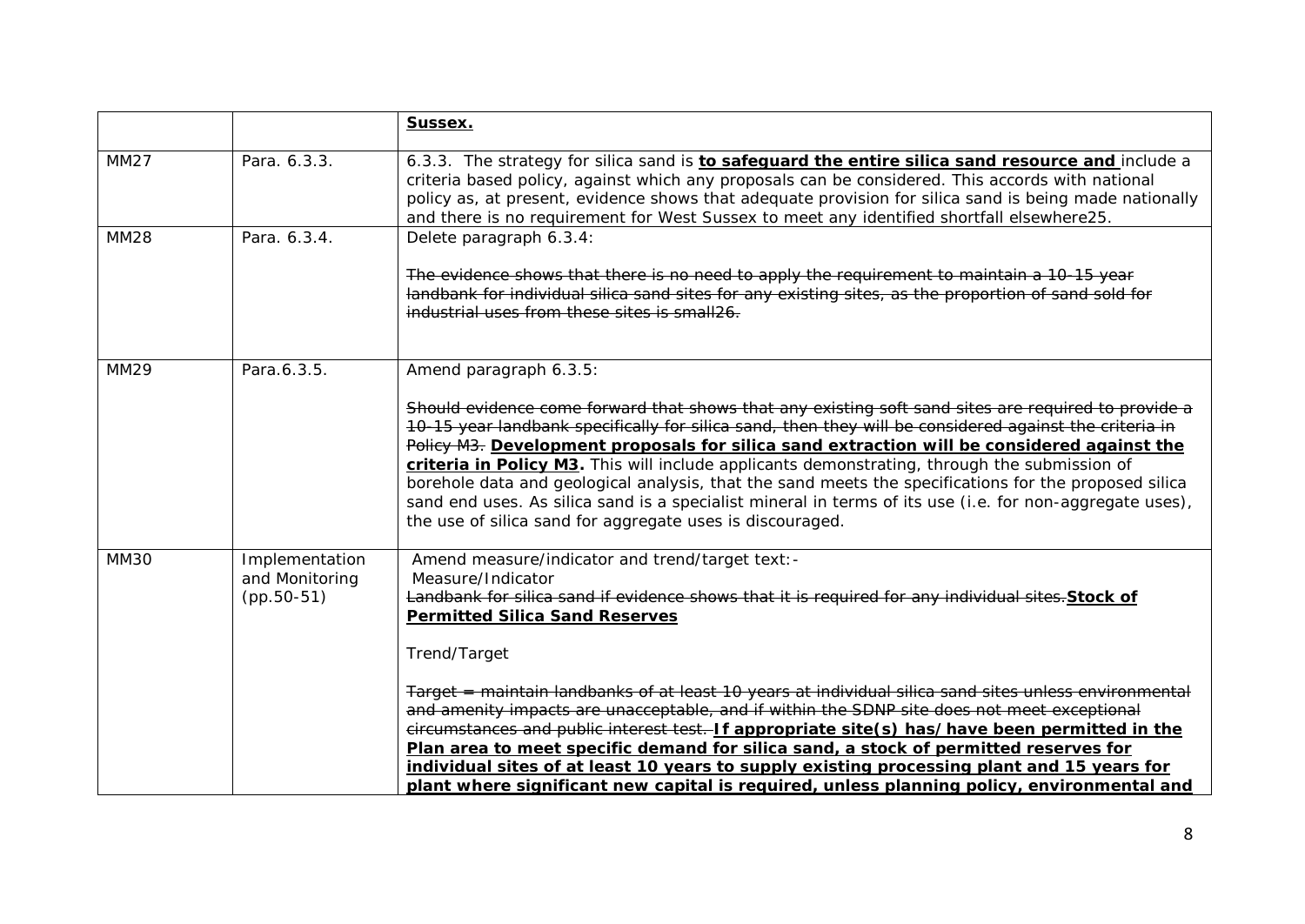|             |                                                        | amenity material considerations demonstrate that this would be unacceptable.                                                                                                                                                                                                                                                                                                                                                     |
|-------------|--------------------------------------------------------|----------------------------------------------------------------------------------------------------------------------------------------------------------------------------------------------------------------------------------------------------------------------------------------------------------------------------------------------------------------------------------------------------------------------------------|
| <b>MM31</b> | Policy M3<br>Monitoring and<br>Implementation<br>table | Include additional monitoring trend/target:<br>100% of decisions made on planning applications for silica sand extraction are consistent<br>with Policy M3.                                                                                                                                                                                                                                                                      |
| <b>MM32</b> | Para. 6.4.2.                                           | There are four chalk pits with permitted reserves in West Sussex, two of which are active.<br>and three inactive chalk pits in West Sussex, All of the chalk pits are which are located in the<br>South Downs National Park. Production levels of chalk have declined significantly since the closure of<br>Shoreham Cement Works in 1991 and there is a landbank of approximately 443 90 years <sup>27</sup> (2045/16<br>data). |
| <b>MM33</b> | Para. 6.5.3.                                           | There are five active brickworks within West Sussex, with their own supplies of clay, which have a<br>total permitted reserve of $16,120,909$ tonnes 18.7 mt (2015/6 data).                                                                                                                                                                                                                                                      |
| <b>MM34</b> | Para. 6.5.5.                                           | "The Authorities are also required to take account of the need for the provision of brick clay from a<br>number of different sources, to enable appropriate blends to be made. All five Three active<br>brickworks have in excess of 25 years of clay reserves, one has 24 years and except-the<br>brickworks at West Hoathly have less than ten years of reserves (2016 data)".                                                 |
| <b>MM35</b> | Para. 6.5.5.                                           | 6.5.5. National policy requires Minerals Planning Authorities to provide for a 25 year stock of<br>permitted reserves for the maintenance, and improvement of existing plant, as well as for new plant,<br>in the case of bricks, new kilns.                                                                                                                                                                                     |
| <b>MM36</b> | Para. 6.5.6.                                           | "The strategy for clay is to <b>safequard brick-making clay</b> : to allocate an extension"                                                                                                                                                                                                                                                                                                                                      |
| <b>MM37</b> | Policy M5                                              | Proposals will be permitted for the extraction of brick clay provided that:<br>(i) they would help maintain a landbankstock of permitted reserves of at least 25 years of<br>permitted clay reserves for individual brickworks; and                                                                                                                                                                                              |
| <b>MM38</b> | Policy M5<br>Implementation<br>and Monitoring          | Under the heading 'Measure/Indicator':                                                                                                                                                                                                                                                                                                                                                                                           |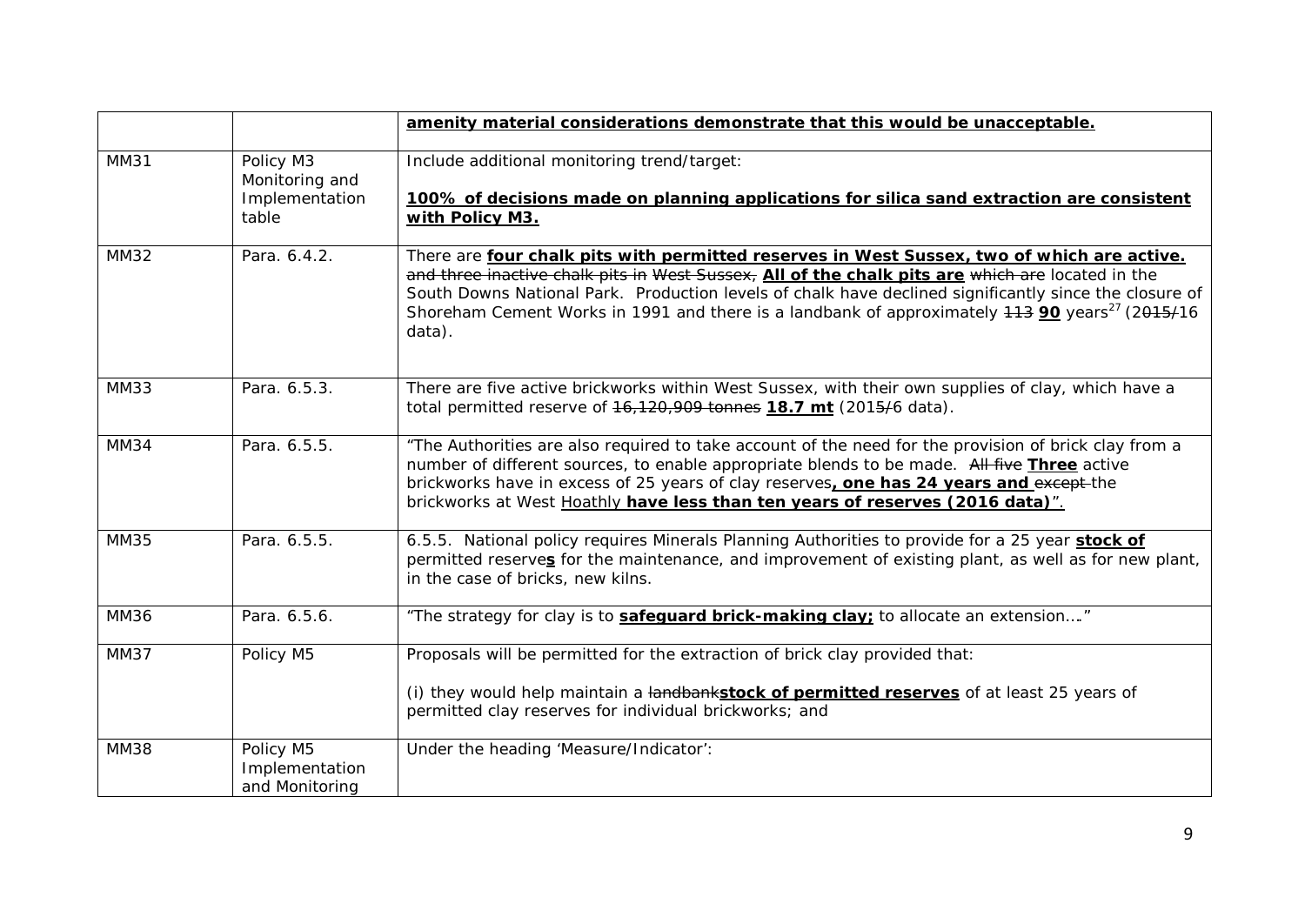|             | table       | <b>Stock of permitted clay Golay Handbank-reserves</b> at individual brickworks                                                                                                                                                                                                                                                           |
|-------------|-------------|-------------------------------------------------------------------------------------------------------------------------------------------------------------------------------------------------------------------------------------------------------------------------------------------------------------------------------------------|
| <b>MM39</b> | Para 6.6.2. | In 2016 there was an estimated reserve of 4.45 2.70 million tonnes of permitted sandstone, and<br>annual production (over the last ten years) has ranged between 34,000 tonnes (2004/05)<br>and 1,550 tonnes (2011/12). and average annual sales over the last ten years is<br>24,000 tonnes (2016 data).                                 |
| MM40        | Policy M7a  | <b>Exploration and Appraisal</b><br>Proposals for exploration and appraisal for oil and gas, not involving hydraulic fracturing,<br>(a)<br>including extensions* to existing sites will be permitted provided that:                                                                                                                       |
|             |             | With regard to development proposals deemed to be major, the site is located outside the<br>(i)<br>South Downs National Park, High Weald AONB or Chichester Harbour AONB unless it has been<br>demonstrated that there are exceptional circumstances and that it is in the public interest,<br>and in accordance with Policy M13;         |
|             |             | (ii)<br>the site selected is represents an acceptable environmental option in comparison to<br>other deliverable alternative sites the least sensitive, deliverable location from which the<br>target reservoir can be accessed, taking into account impacts from on-site activities and off-<br>site activities including HGV movements; |
|             |             | any unacceptable impacts including (but not limited to) noise, dust, visual intrusion, transport,<br>(iii)<br>and lighting, on both the natural, <b>historic</b> and built environment and local community,<br>including air quality and the water environment, can be minimised, and/or mitigated, to an<br>acceptable level;            |
|             |             | restoration and aftercare of the site to a high quality standard would take place in accordance<br>(iv)<br>with Policy M24 whether or not oil or gas is found;                                                                                                                                                                            |
|             |             | No unacceptable impacts would arise from the on-site storage or treatment of hazardous<br>(v)<br>substances and/or contaminated fluids above or below ground.                                                                                                                                                                             |
|             |             | Production<br>Proposals for oil and gas production, not involving hydraulic fracturing, including extensions* to<br>(b)<br>existing sites, will be permitted provided that:                                                                                                                                                               |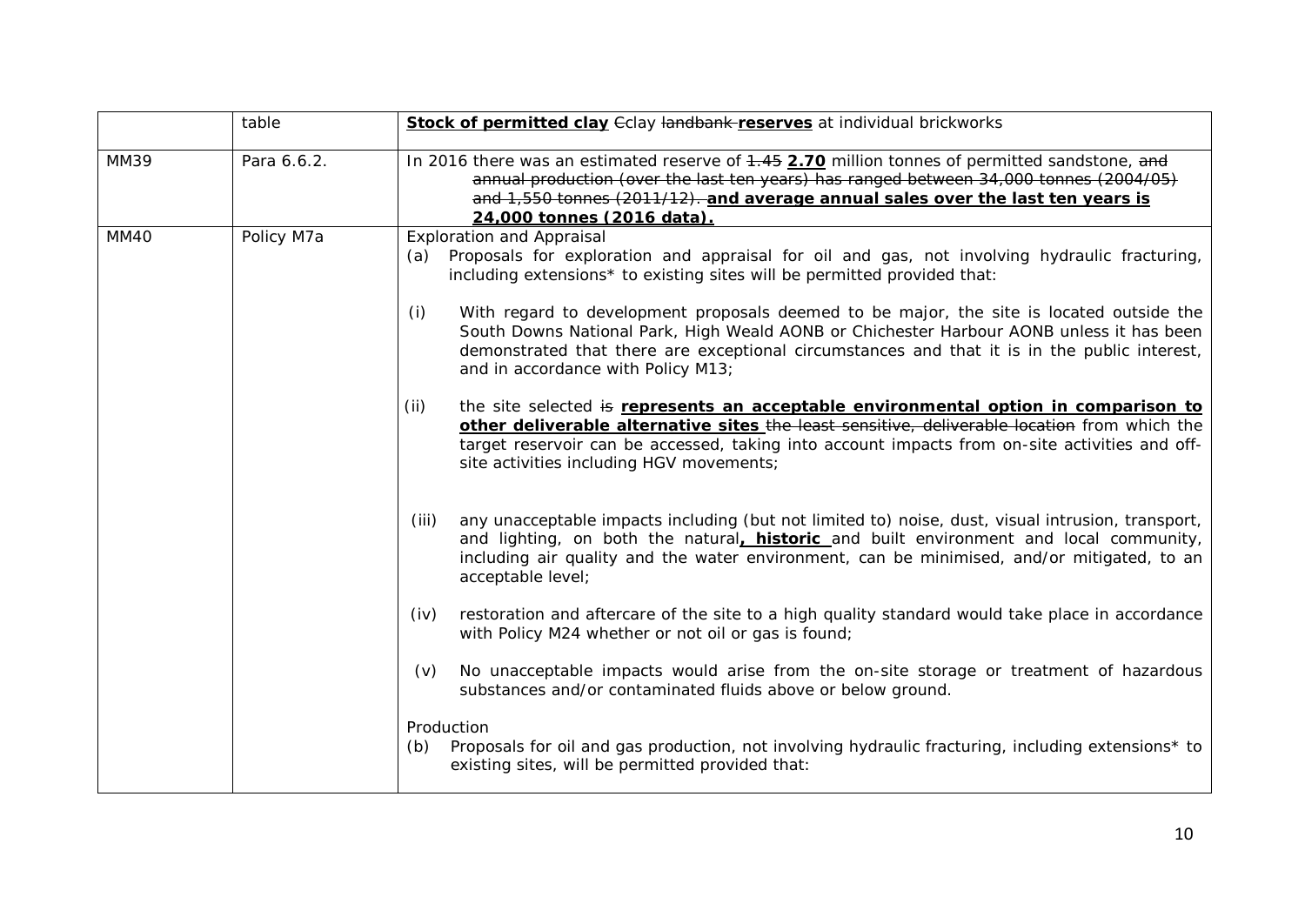<span id="page-10-0"></span>

|  | (i) they accord with $(a)(i-v)$ above;                                                                                                                                                                                                                                                                                                                                                                                                                                                                                                                                                                                                                                    |
|--|---------------------------------------------------------------------------------------------------------------------------------------------------------------------------------------------------------------------------------------------------------------------------------------------------------------------------------------------------------------------------------------------------------------------------------------------------------------------------------------------------------------------------------------------------------------------------------------------------------------------------------------------------------------------------|
|  | (ii) no unacceptable impacts would arise from the transport, by vehicle or other means, of<br>oil/gas, water, consumables and waste to or from the site;                                                                                                                                                                                                                                                                                                                                                                                                                                                                                                                  |
|  | (iii)-the restoration and aftercare of the site to a high quality standard would take place in<br>accordance with Policy M24;                                                                                                                                                                                                                                                                                                                                                                                                                                                                                                                                             |
|  | (iv) No unacceptable impacts would arise from the on -site storage or treatment of hazardous<br>substances and/or contaminated fluids above or below ground.                                                                                                                                                                                                                                                                                                                                                                                                                                                                                                              |
|  | Activity beneath or proximate to designated areas<br>Proposals for exploration, appraisal and production of oil and gas, not involving hydraulic<br>(c)<br>fracturing, will be permitted underneath or in close proximity to designated areas, assets and<br>habitats <sup>1</sup> , which demonstrate that special care will be taken to avoid harming the these areas<br>and the special qualities of the South Downs National Park and/or setting and value of the<br>Chichester Harbour AONB, High Weald AONB and other designated areas, assets and habitats.<br>* including extensions of time, physical extensions or extensions to operations within the existing |
|  | site boundary. N.B. The suitability of minor proposals for alterations to permitted operations will<br>instead be considered against the Development Management policies.                                                                                                                                                                                                                                                                                                                                                                                                                                                                                                 |
|  | Amend footnote to read:                                                                                                                                                                                                                                                                                                                                                                                                                                                                                                                                                                                                                                                   |
|  | "Designated areas and habitats include all areas and habitats designated and protected by<br>international and national legislation including South Downs National Park, AONBs, SSSIs, SAC,<br>SPAs, Ramsar sites, NNRs, heritage assets, sites identified under the Nature Conservation Review<br>(NCR) or Geological Conservation Review (GCR), LNRs, SNCHs LWS and LGS RHGS, Ancient<br>Woodland, Conservation Areas, Scheduled Monuments, Registered Parks and Gardens of Special<br>Historic Interest".                                                                                                                                                              |
|  |                                                                                                                                                                                                                                                                                                                                                                                                                                                                                                                                                                                                                                                                           |

**<sup>1</sup> Designated areas and habitats include all areas and habitats designated and protected by international and national legislation including South Downs National Park, AONBs, SSSIs, SAC, SPAs, Ramsar sites, NNRs, heritage assets, sites identified under the Nature Conservation Review (NCR) or Geological Conservation Review (GCR), LNRs, SNCIs and RIGS, Ancient Woodland, Conservation Areas, Scheduled Monuments, Registered Parks and Gardens of Special Historic Interest.**

 $\overline{a}$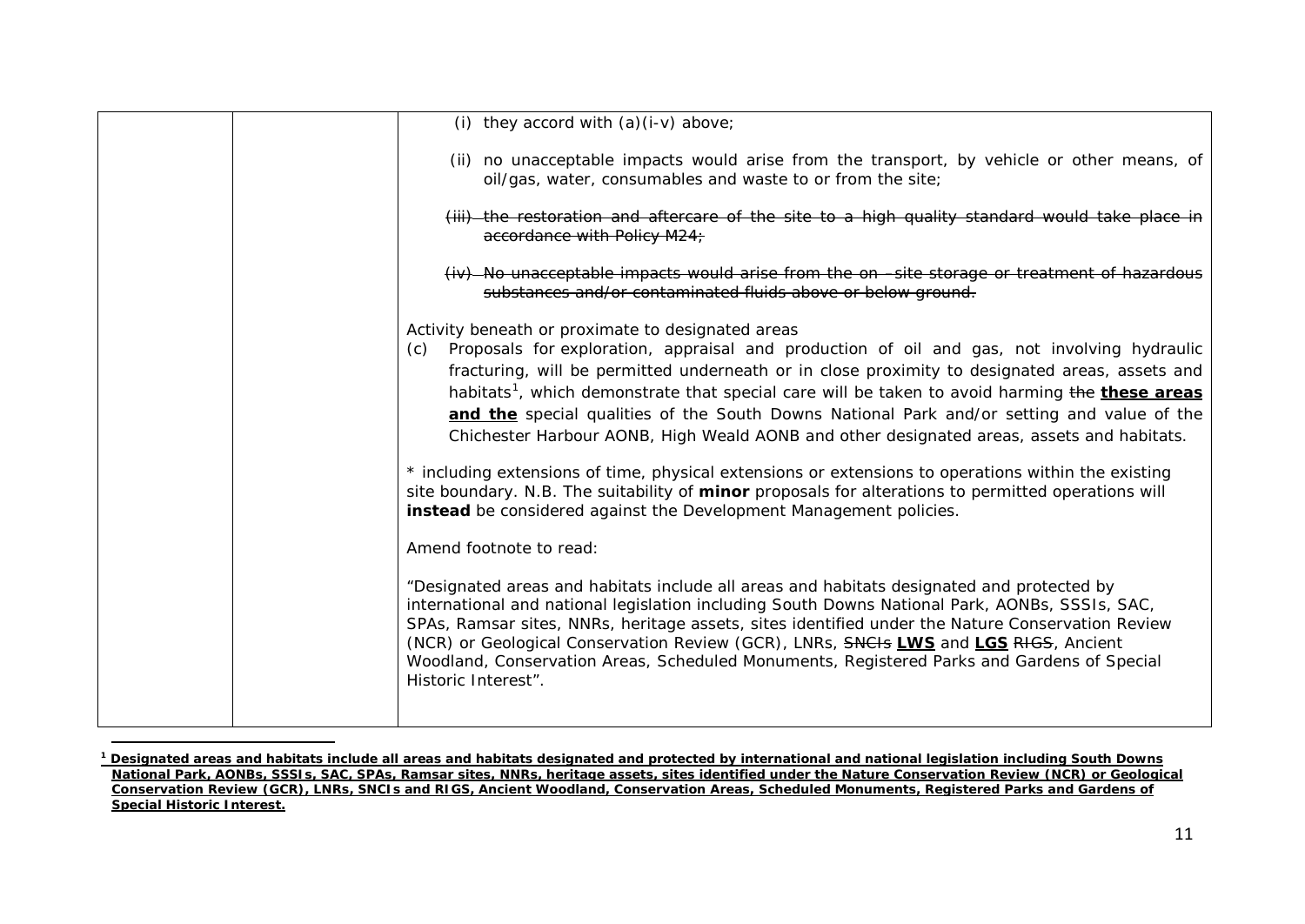| <b>MM41</b> | Policy M7b | <b>Exploration and Appraisal</b>                                                                                                                                                                                                                                                                                                           |
|-------------|------------|--------------------------------------------------------------------------------------------------------------------------------------------------------------------------------------------------------------------------------------------------------------------------------------------------------------------------------------------|
|             |            | (a) Proposals for exploration and appraisal for oil and gas, involving hydraulic fracturing, including<br>extensions* to existing sites will be permitted provided that:                                                                                                                                                                   |
|             |            | any surface development is located outside the following areas (as shown on the policies<br>(i)<br>map):                                                                                                                                                                                                                                   |
|             |            | i. South Downs National Park<br>ii. Chichester Harbour AONB<br>iii. High Weald AONB<br>iv. Groundwater Source Protection Zone 1;<br>v. Sites of Special Scientific Interest (SSSI)<br>$\forall i$ iv. Any other area given specific protection from hydraulic fracturing in legislation                                                    |
|             |            |                                                                                                                                                                                                                                                                                                                                            |
|             |            | the site selected is represents an acceptable environmental option in comparison to<br>(ii)<br>other deliverable alternatives sites the least sensitive, deliverable location from which the<br>target reservoir can be accessed, taking into account impacts from on-site activities and off-<br>site activities including HGV movements; |
|             |            | any adverse impacts including (but not limited to) noise, dust, visual intrusion, transport, and<br>(iii)<br>lighting, on both the natural, <b>historic</b> and built environment and local community, including<br>air quality and the water environment, can be minimised, and/or mitigated, to an acceptable<br>level;                  |
|             |            | restoration and aftercare of the site to a high quality standard would take place in accordance<br>(iv)<br>with Policy M24 whether or not oil or gas is found;                                                                                                                                                                             |
|             |            | No unacceptable impacts would arise from the on-site storage or treatment of hazardous<br>(v)<br>substances and/or contaminated fluids above or below ground.                                                                                                                                                                              |
|             |            | Production<br>Proposals for oil and gas production, involving hydraulic fracturing, including extensions* to<br>(b)<br>existing sites, will be permitted provided that:                                                                                                                                                                    |
|             |            | they accord with $(a)(i-v)$ above;<br>(i)                                                                                                                                                                                                                                                                                                  |
|             |            | (ii) no unacceptable impacts would arise from the transport, by vehicle or other means, of oil/gas,                                                                                                                                                                                                                                        |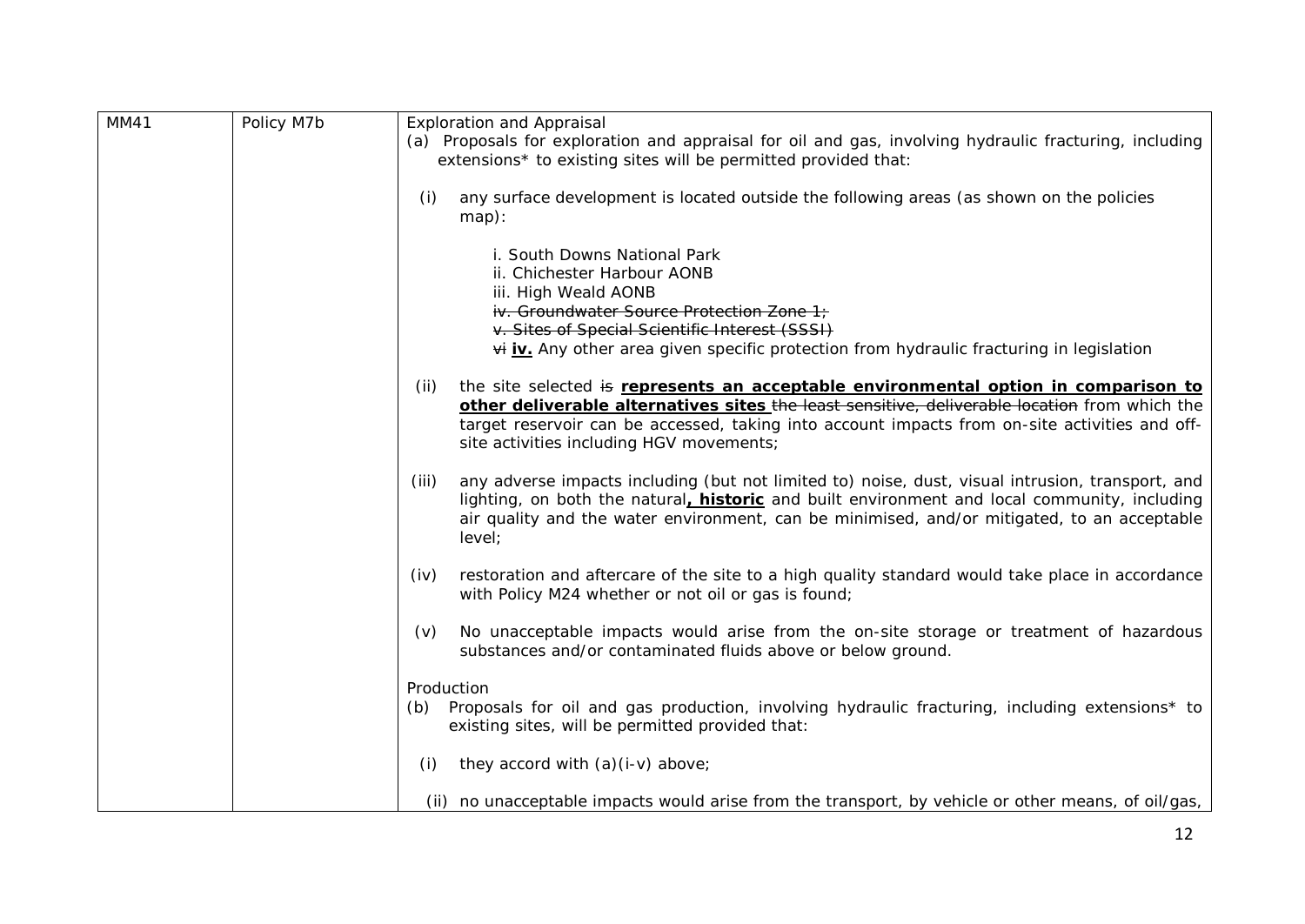<span id="page-12-0"></span>

| water, consumables, and wastes to or from the site;                                                                                                                                                                                                                                                                                                                                                                                                                                                                                                                                                                                                                                                                                                                                                                                       |
|-------------------------------------------------------------------------------------------------------------------------------------------------------------------------------------------------------------------------------------------------------------------------------------------------------------------------------------------------------------------------------------------------------------------------------------------------------------------------------------------------------------------------------------------------------------------------------------------------------------------------------------------------------------------------------------------------------------------------------------------------------------------------------------------------------------------------------------------|
| (iii) the restoration and aftercare of the site to a high quality standard would take place in<br>accordance with Policy M24.                                                                                                                                                                                                                                                                                                                                                                                                                                                                                                                                                                                                                                                                                                             |
| (iv)-No unacceptable impacts would arise from the on-site storage or treatment of hazardous<br>substances and/or contaminated fluids above or below ground.                                                                                                                                                                                                                                                                                                                                                                                                                                                                                                                                                                                                                                                                               |
| Activity beneath or proximate to designated areas<br>Proposals for exploration, appraisal and production of oil and gas, involving hydraulic fracturing,<br>(c)<br>will be permitted underneath or in close proximity to designated areas, assets and habitats <sup>2</sup> ,<br>which will be permitted provided that there will be no demonstrate that special care will<br>be taken to avoid <i>unacceptable</i> harming to the these areas and the special qualities of the<br>South Downs National Park and/or the setting and intrinsic character and value of the<br>Chichester Harbour and High Weald AONBs. Hydraulic fracturing will not be permitted<br>above 1,200 metres underneath National Parks, Areas of Outstanding Natural Beauty,<br>World Heritage Sites, and areas covered by Groundwater Source Protection Zone 1. |
| Groundwater<br>There is a presumption against <b>Proposals for</b> hydrocarbon development involving hydraulic<br>d)<br>fracturing in Groundwater Source Protection Zones 4, 2 and 3 will not be permitted unless it<br>is can be demonstrated that there will be no unacceptable impacts on groundwater.<br>Hydraulic fracturing will not be permitted above 1,200 metres in Groundwater<br><b>Protection Zone 1.</b>                                                                                                                                                                                                                                                                                                                                                                                                                    |
| * including physical extensions or extensions to operations within the existing site boundary. N.B.<br>The suitability of minor proposals for alterations to permitted operations will instead be considered<br>against the Development Management policies.                                                                                                                                                                                                                                                                                                                                                                                                                                                                                                                                                                              |
| Amend footnote to read:                                                                                                                                                                                                                                                                                                                                                                                                                                                                                                                                                                                                                                                                                                                                                                                                                   |

**<sup>2</sup> Designated areas and habitats include all areas and habitats designated and protected by international and national legislation including South Downs National Park, AONBs, SSSIs, SAC, SPAs, Ramsar sites, NNRs, heritage assets, sites identified under the Nature Conservation Review (NCR) or Geological Conservation Review (GCR), LNRs, SNCIs and RIGS, Ancient Woodland, Conservation Areas, Scheduled Monuments, Registered Parks and Gardens of Special Historic Interest.**

 $\overline{a}$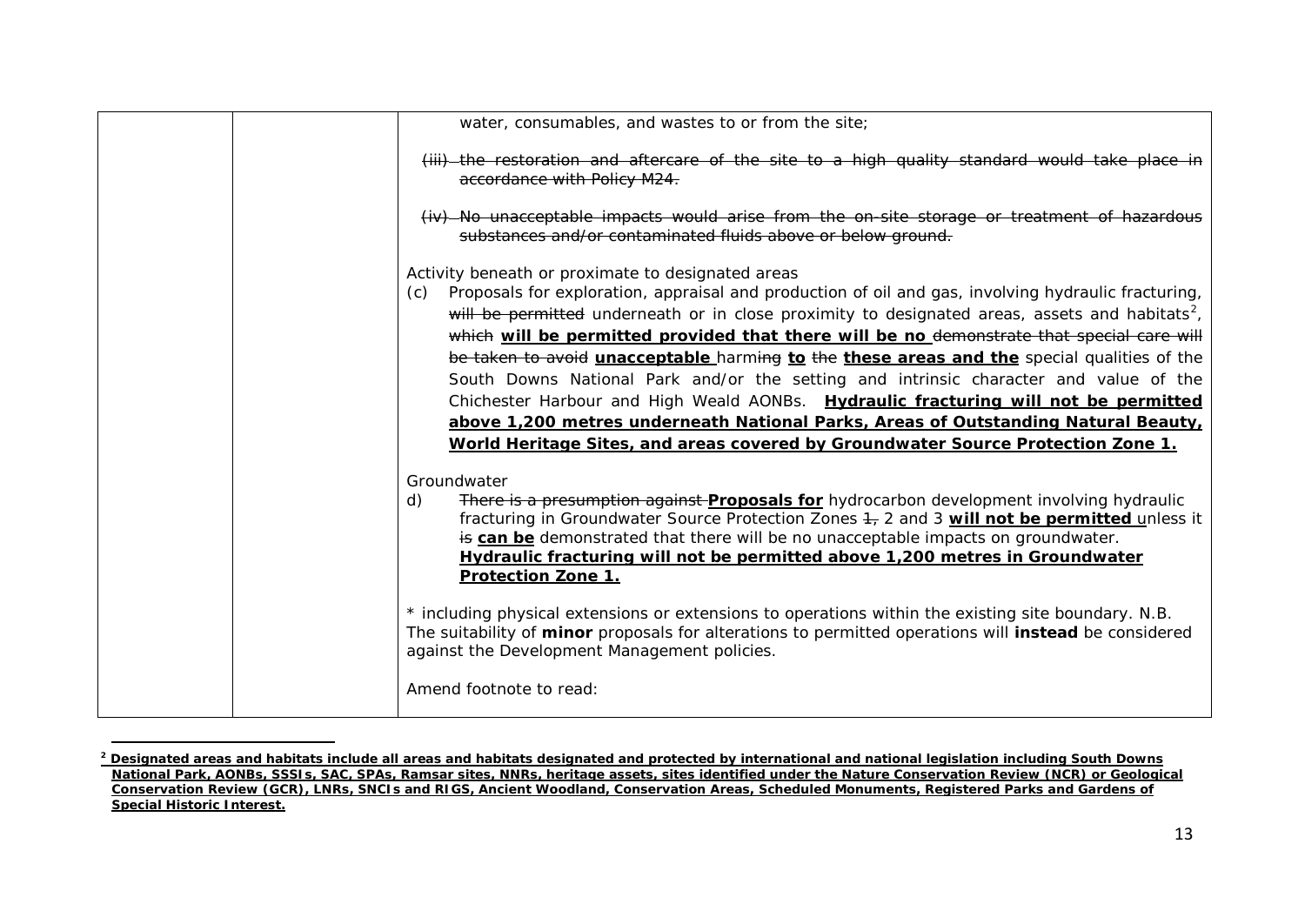|             |               | "Designated areas and habitats include all areas and habitats designated and protected by<br>international and national legislation including South Downs National Park, AONBs, SSSIs, SAC,<br>SPAs, Ramsar sites, NNRs, heritage assets, sites identified under the Nature Conservation Review<br>(NCR) or Geological Conservation Review (GCR), LNRs, SNCHs LWS and LGS RHGS, Ancient<br>Woodland, Conservation Areas, Scheduled Monuments, Registered Parks and Gardens of Special<br>Historic Interest".                                                                                                                                                                                                                                                                                                                                                                                                                                                                               |
|-------------|---------------|--------------------------------------------------------------------------------------------------------------------------------------------------------------------------------------------------------------------------------------------------------------------------------------------------------------------------------------------------------------------------------------------------------------------------------------------------------------------------------------------------------------------------------------------------------------------------------------------------------------------------------------------------------------------------------------------------------------------------------------------------------------------------------------------------------------------------------------------------------------------------------------------------------------------------------------------------------------------------------------------|
| MM42        | Para. 6.7.11. | Amend the wording of the supporting text to Policy M7a and b:                                                                                                                                                                                                                                                                                                                                                                                                                                                                                                                                                                                                                                                                                                                                                                                                                                                                                                                              |
|             |               | When proposals for new or major redevelopment of existing sites come forward, t <sup>The</sup><br>applicant will be required to provide information about how the site has been selected including the<br>extent of the geographical area from which the target reservoir could be reached and how alternative<br>sites within this area have been considered. This is important to demonstrate that the <b>selection of</b><br>the site is justified by a comparison with other sites site selected is the least sensitive<br>location from which the target reservoir can be accessed taking and needs to take into account on-<br>site and off- site activities, including HGV movements and routing. Account will also be given to<br>whether sites are deliverable e.g. landowner agreement. For sites within the SDNP and AONB the<br>exceptional circumstance and public interest and tests for major development, as set out in the NPPF<br>(paragraph 116), would have to be met. |
| <b>MM43</b> | Policy M8     | Policy M8: Mineral processing and ancillary activities at mineral sites                                                                                                                                                                                                                                                                                                                                                                                                                                                                                                                                                                                                                                                                                                                                                                                                                                                                                                                    |
|             |               | Proposals for <b>primary and/or</b> secondary mineral processing and /or ancillary activities will be<br>permitted provided that:<br>the proposed operations:<br>(a)<br>(i) are linked to the existing operations on the site;                                                                                                                                                                                                                                                                                                                                                                                                                                                                                                                                                                                                                                                                                                                                                             |
|             |               | (ii) will remain ancillary to the principal development at the site;                                                                                                                                                                                                                                                                                                                                                                                                                                                                                                                                                                                                                                                                                                                                                                                                                                                                                                                       |
|             |               | (iii) a r e of a duration that is tied to that of any primary extraction operation.                                                                                                                                                                                                                                                                                                                                                                                                                                                                                                                                                                                                                                                                                                                                                                                                                                                                                                        |
|             |               | the overall restoration scheme and progressive restoration of the site is not unduly<br>(b)<br>delayed or prolonged or in some other way jeopardised.                                                                                                                                                                                                                                                                                                                                                                                                                                                                                                                                                                                                                                                                                                                                                                                                                                      |
| MM44        | Para. 6.8.1.  | In the plan area, extracted and imported minerals are primarily processed in a number of ways<br>to prepare or adapt the mineral for sale or to manufacture an article from it. Primary                                                                                                                                                                                                                                                                                                                                                                                                                                                                                                                                                                                                                                                                                                                                                                                                    |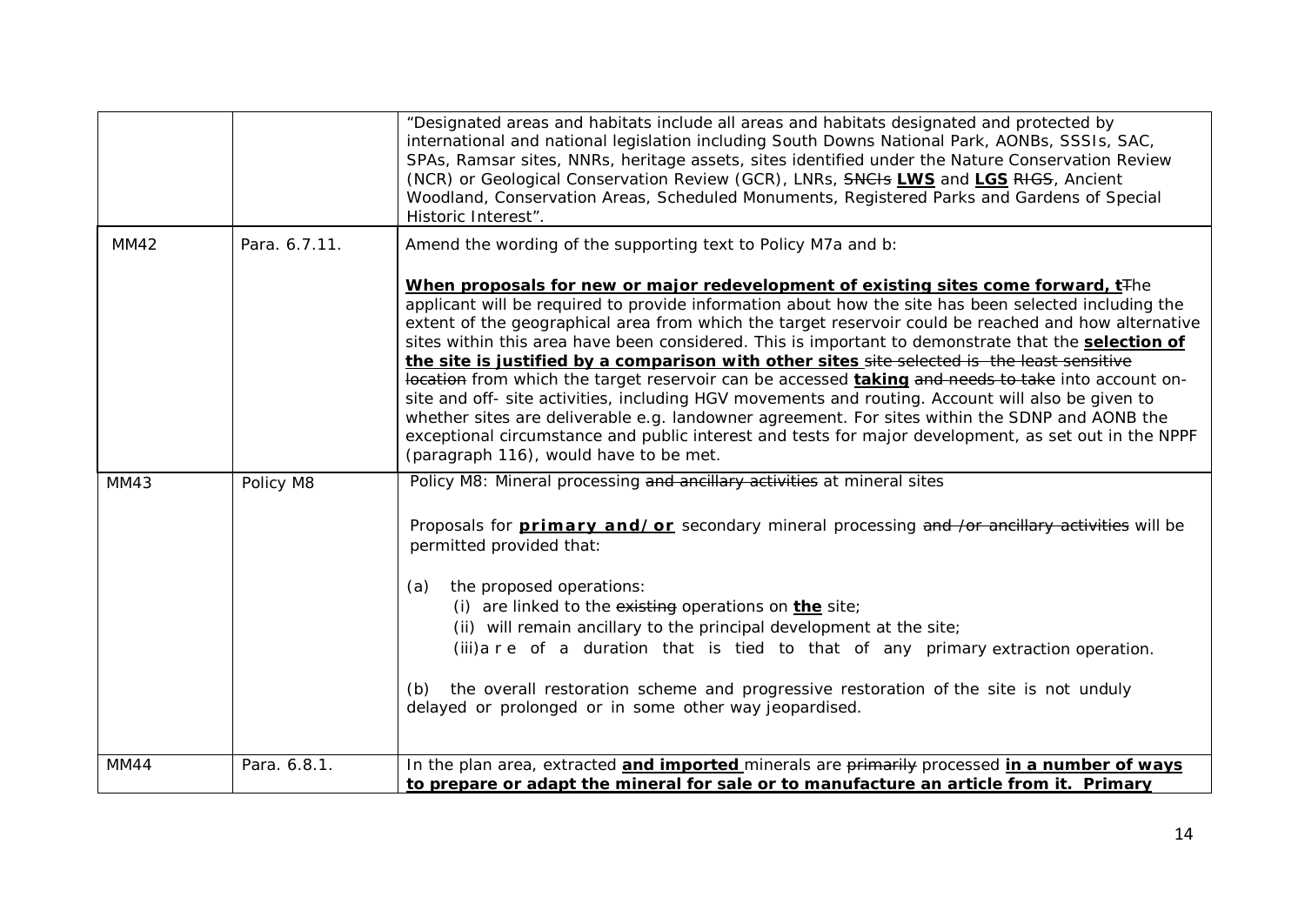|             |                          | processing includes by washing, crushing and screening at both mineral extraction quarries and at<br>rail depots and wharves where material is delivered. This section sets out how proposals for <b>primary</b><br>processing and ancillary secondary activities (including concrete batching, brick manufacture, and<br>coated roadstone production) at existing minerals sites (including mineral extraction sites, rail<br>depots, and wharves) will be considered. Proposals for additional railhead and wharf capacity will<br>primarily be considered against the development management polices set out in Chapter 8. |
|-------------|--------------------------|-------------------------------------------------------------------------------------------------------------------------------------------------------------------------------------------------------------------------------------------------------------------------------------------------------------------------------------------------------------------------------------------------------------------------------------------------------------------------------------------------------------------------------------------------------------------------------------------------------------------------------|
| <b>MM45</b> | Para. 6.8.2.             | Where <b>primary and secondary</b> processing and ancillary activity takes place as part of quarrying<br>operations this may be allowed as permitted development <sup>44</sup> but only for as long as the duration of<br>permitted mineral extraction at the site, which is, by its nature, a temporary activity.                                                                                                                                                                                                                                                                                                            |
| <b>MM46</b> | Para. 6.8.5              | The strategy is to allow primary processing of excavated or imported material on sites which that<br>have a clear link to the site where the material has been excavated or imported, until such activity<br>ceases. Proposals for secondary processing, such as concrete batching, brick manufacture, and<br>coated roadstone production, on mineral sites will be considered against Policy M8, and the<br>development management policies, including those intended to protect amenity (see Policy M18),<br>and other policies in the 'development plan' for the area.                                                     |
| MM47        | Policy M9                | Amend policy M9 clause (b) to make specific reference to different types of sand and to the maps in<br>the Plan which set out the Minerals Safeguarding Areas:<br>Soft sand (including potential silica sand), sharp sand and gravel, brick-making clay, building<br>stone resources and chalk reserves are safeguarded against sterilisation. Proposals for non-mineral<br>development within the Minerals Safeguarded Areas (as shown on the Policies Maps in Appendix<br><b>E)</b> will not be permitted unless:                                                                                                           |
| <b>MM48</b> | Policy M10 clause<br>(c) | (c) The following permanent wharves and railheads are safeguarded for the purposes of mineral<br>transportation:<br>ARC Wharf, Shoreham (insetPolicies Map 32);                                                                                                                                                                                                                                                                                                                                                                                                                                                               |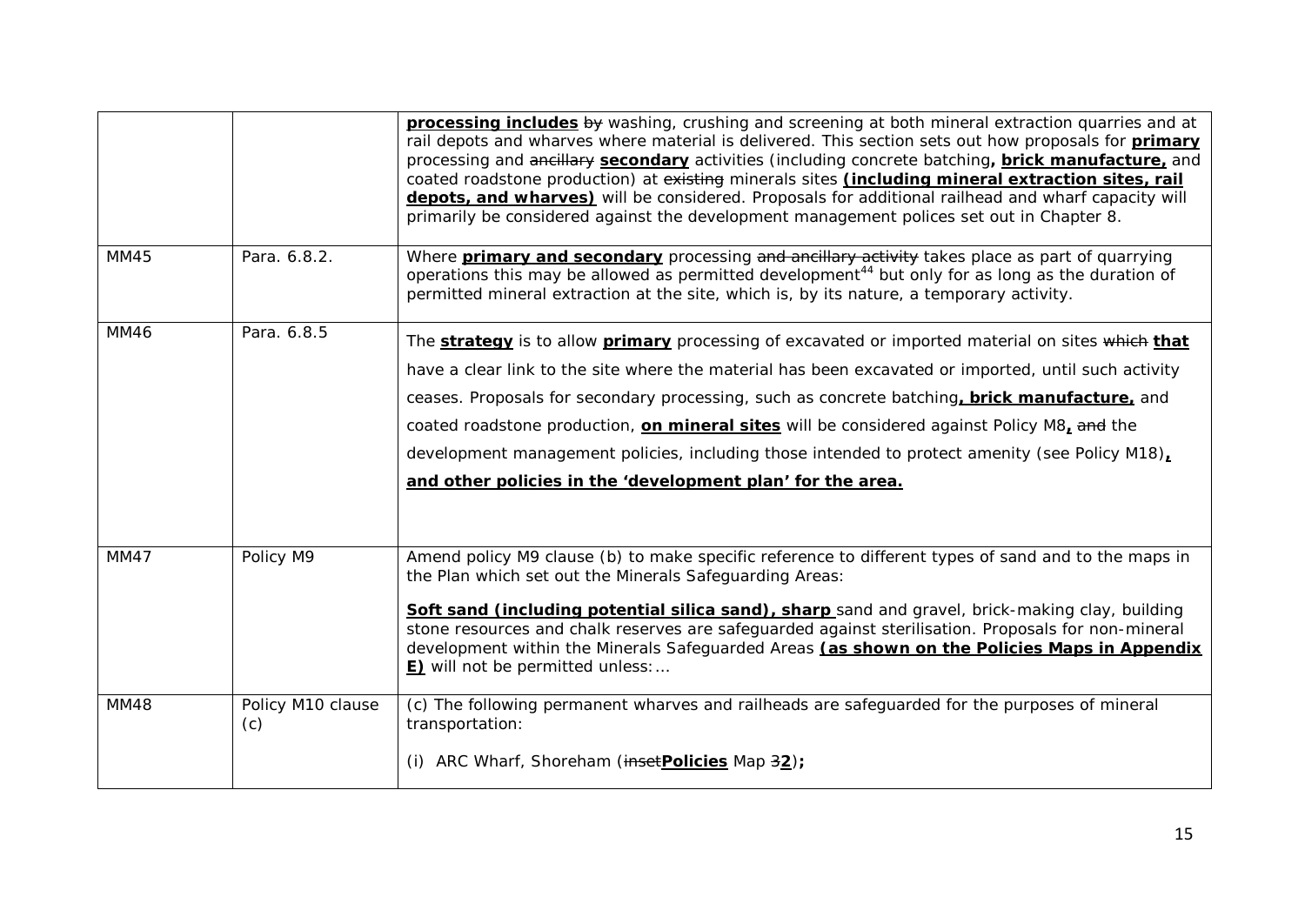|             |                          | (ii) Turberville and Penneys Wharf, Shoreham (insetPolicies Map 32);                                                                                                               |
|-------------|--------------------------|------------------------------------------------------------------------------------------------------------------------------------------------------------------------------------|
|             |                          | (iii) Halls Wharf, Shoreham (inset Policies Map 32);                                                                                                                               |
|             |                          | (iv) Rombus Wharf, Shoreham <sup>52</sup> (inset <b>Policies</b> Map $32$ );                                                                                                       |
|             |                          | (v) Railway Wharf, Littlehampton (insetPolicies Map 54);                                                                                                                           |
|             |                          | (vi) Chichester Railway Sidings (insetPolicies Map 65);                                                                                                                            |
|             |                          | (vii) Ardingly Rail Depot (inset Policies Map 76);                                                                                                                                 |
|             |                          | (viii) Tinsley Goods Yard, Crawley (insetPolicies Map 87);                                                                                                                         |
|             |                          | (ix) Crawley Goods Yard (inset Policies Map 87);                                                                                                                                   |
|             |                          | (x) Crawley Goods Yard (inset Policies Map 87).                                                                                                                                    |
| MM49        | Policy M10 clause<br>(e) | (e) The following temporary wharves are safeguarded for the purpose of mineral transportation:                                                                                     |
|             |                          | (i) Kingston Railway Wharf (inset Policies map 43);                                                                                                                                |
|             |                          | (ii) New Wharf (inset Policies map 43).                                                                                                                                            |
| <b>MM50</b> | Para 6.10.11.            | Insert new paragraph after existing 6.10.11;                                                                                                                                       |
|             |                          | The safequarded site at Ardingly Rail Depot (Policy M10 (c)(vii)) contains part of the route                                                                                       |
|             |                          | of a proposed reinstated railway link between Horsted Keynes and Haywards Heath, as<br>part of the Bluebell Railway. This railway link is safeguarded for this form of development |
|             |                          | by existing and emerging local planning policy. This railway link may require some minor                                                                                           |
|             |                          | alterations to the layout of the infrastructure at Ardingly Rail Depot but it is likely that this                                                                                  |
|             |                          | can take place without detriment to the safeguarded mineral operations.                                                                                                            |
| <b>MM51</b> | Para. 6.10.13.           | $6.10.13$ 6.10.14                                                                                                                                                                  |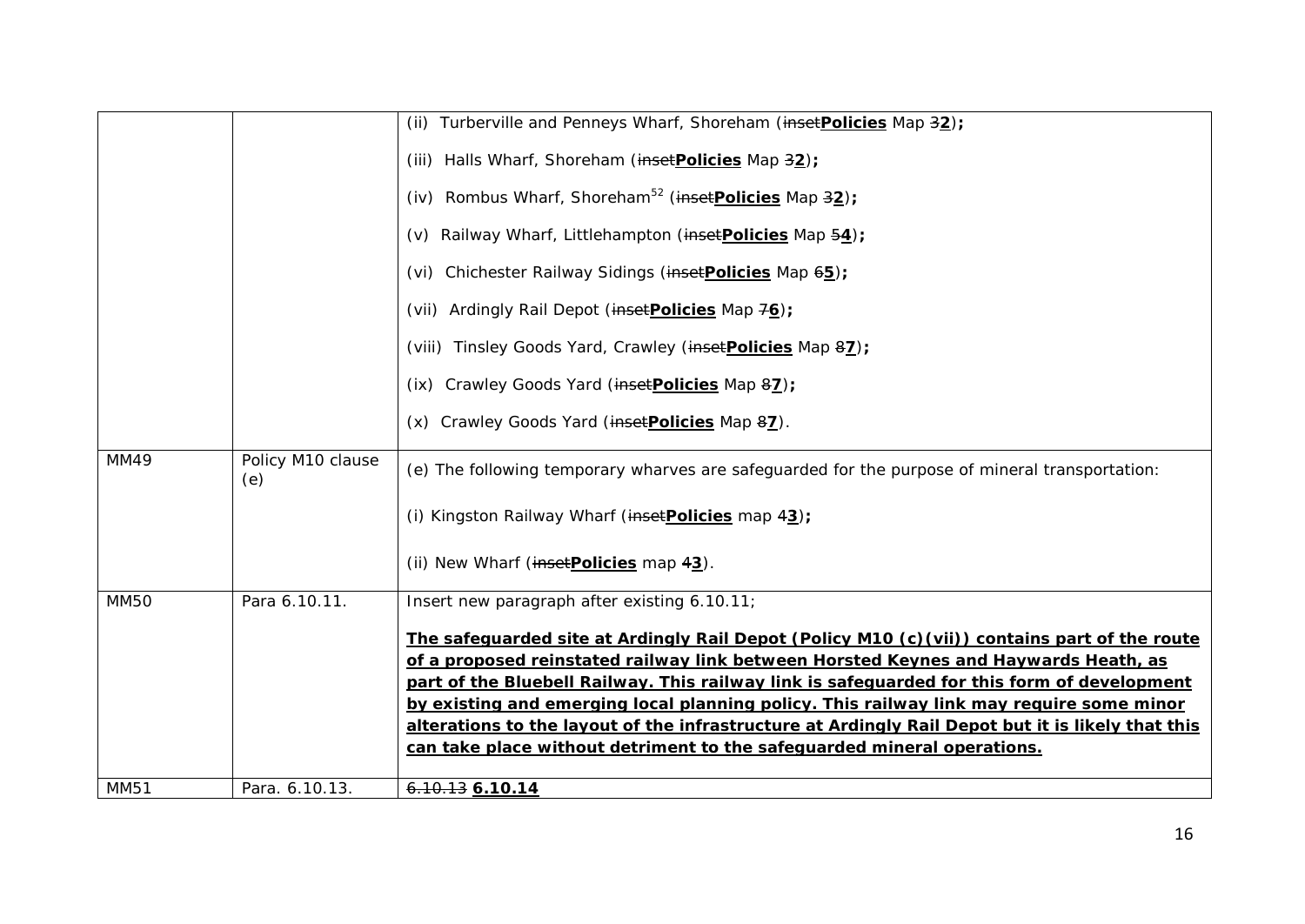|             |                          | Add "brickworks" to bullet point list                                                                                                                                                                                                                                                                                                                                                                                                                                                                                                                                                                                                                                                                                                                                                                                                                                                                                                                                                                                                                                                                                                                                                                                                                                                                                                                                                                                                           |
|-------------|--------------------------|-------------------------------------------------------------------------------------------------------------------------------------------------------------------------------------------------------------------------------------------------------------------------------------------------------------------------------------------------------------------------------------------------------------------------------------------------------------------------------------------------------------------------------------------------------------------------------------------------------------------------------------------------------------------------------------------------------------------------------------------------------------------------------------------------------------------------------------------------------------------------------------------------------------------------------------------------------------------------------------------------------------------------------------------------------------------------------------------------------------------------------------------------------------------------------------------------------------------------------------------------------------------------------------------------------------------------------------------------------------------------------------------------------------------------------------------------|
| <b>MM52</b> | Para 6.10.17.            | Buffers may be included such that sensitive uses are not located adjacent to or within, for example,<br>150 - 250 metres of a minerals handling site.                                                                                                                                                                                                                                                                                                                                                                                                                                                                                                                                                                                                                                                                                                                                                                                                                                                                                                                                                                                                                                                                                                                                                                                                                                                                                           |
| <b>MM53</b> | Para. $7.2.1 -$<br>7.2.2 | 7.2.1. A detailed technical assessment of the each site has been undertaken that has not identified<br>any overriding or fundamental constraints to the proposed forms of development on the allocated<br>sites. This includes, for example, the potential impact of the development on amenity and character,<br>and risk to the natural and historic environment. It is considered, therefore, that any potential<br>unacceptable impacts can be prevented, minimised, mitigated, or compensated for to an acceptable<br>standard. Accordingly, the sites allocated in Policy M11 areis acceptable 'in principle' for the allocated<br>use/s.<br>7.2.2. The broad locations of the sites allocated in Policy M11 is shown on the Policies Map. The<br>boundary of each the allocated site is identified on an lnset Map Polices Map 1. The following<br>paragraphs identify ies 'development principles' for each the site, that is, specific issues that will<br>need to be addressed at the planning application stage, as and when proposals come forward for the<br>allocated sites. Policy M11 requires these principles to be satisfactorily addressed in addition to any<br>requirements within the use-specific and general development management policies of this Plan.<br>Application of the Development Principles should take place alongside full consideration of the<br>Development Management policies set out in Chapter 8. |
| <b>MM54</b> | Policy M11               | (a) The following site is allocated for soft sand extraction and is acceptable, in principle, for that<br>purpose:                                                                                                                                                                                                                                                                                                                                                                                                                                                                                                                                                                                                                                                                                                                                                                                                                                                                                                                                                                                                                                                                                                                                                                                                                                                                                                                              |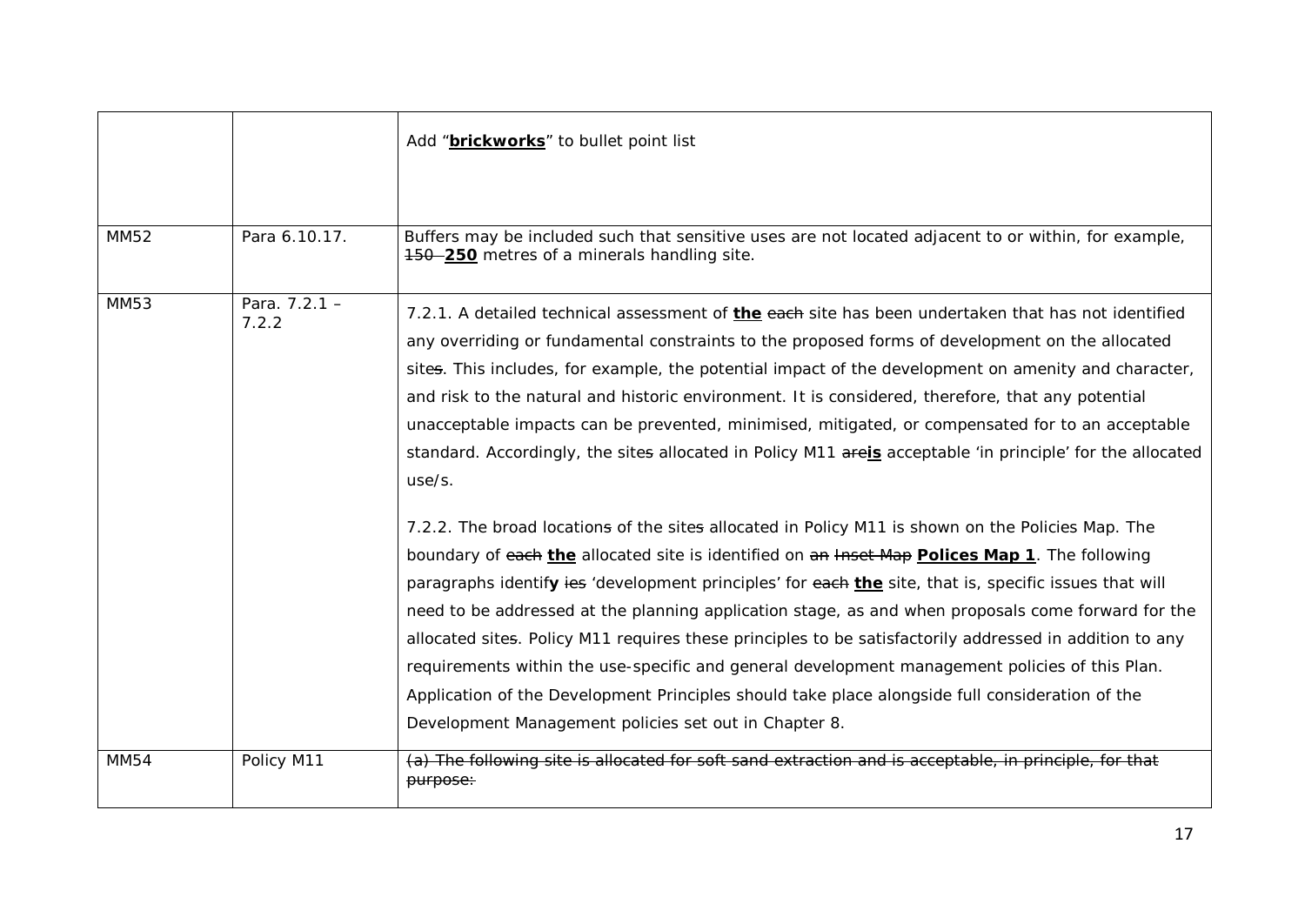|             |                              | • Ham Farm, Steyning (Inset Map 1)-                                                                                                                                                                                                                                                                             |
|-------------|------------------------------|-----------------------------------------------------------------------------------------------------------------------------------------------------------------------------------------------------------------------------------------------------------------------------------------------------------------|
|             |                              | (ba) The following site is allocated for the extraction of clay for brick                                                                                                                                                                                                                                       |
|             |                              |                                                                                                                                                                                                                                                                                                                 |
|             |                              | making and is acceptable, in principle, for that purpose:                                                                                                                                                                                                                                                       |
|             |                              | • Extension to West Hoathly Brickworks (HasetPolicies Map 21)                                                                                                                                                                                                                                                   |
|             |                              | $(e_2)$ The development of a <i>the allocated</i> site allocated under $(a)$ - $(b)$ must take place in accordance<br>with the policies of this Plan and satisfactorily address the 'development principles' for that site<br>identified in the supporting text to this policy.                                 |
|             |                              | (dc) The allocated sites allocated under (a)-(b) will be safeguarded from any development either on<br>or adjoining the sites that would prevent or prejudice the development of itstheir-allocated minerals<br>use or uses.                                                                                    |
| <b>MM55</b> | Paras 7.2.3. and<br>7.2.4.   | Delete all text relating to the allocation of Ham Farm, Steyning.                                                                                                                                                                                                                                               |
| <b>MM56</b> | Para. 7.2.6. (West           | Combine development management principles (v) and (iv) to read:                                                                                                                                                                                                                                                 |
|             | Hoathly<br><b>Brickworks</b> | (v) creating and retaining appropriate buffers, where no development shall take place, along the                                                                                                                                                                                                                |
|             | Development<br>Principles)   | water course, and around the mature trees and ancient woodland within and adjacent to the site;-                                                                                                                                                                                                                |
|             |                              | (vi) in order to minimise negative impacts on mature trees and watercourses, appropriate buffers,<br>where no development shall take place, should be created and retained along the watercourse,<br>and around the mature trees and ancient woodland within and adjacent to the site around<br>these features; |
| <b>MM57</b> | Para. 7.2.6. (West           | Include reference to an appropriate buffer in Development Principle (viii):                                                                                                                                                                                                                                     |
|             | Hoathly<br><b>Brickworks</b> | "an assessment of the impact on the Ancient Woodland (Blackland Wood, Front Wood and Cookhams                                                                                                                                                                                                                   |
|             | Development                  | Shaw); should be carried out, appropriate buffers incorporated, and mitigation provided, if                                                                                                                                                                                                                     |
|             | Principles)                  | required in accordance with Natural England and the Forestry Commission's standing advice;                                                                                                                                                                                                                      |
| <b>MM58</b> | Para 7.2.6 (XIX)             | Amend wording of Development Principle as below;                                                                                                                                                                                                                                                                |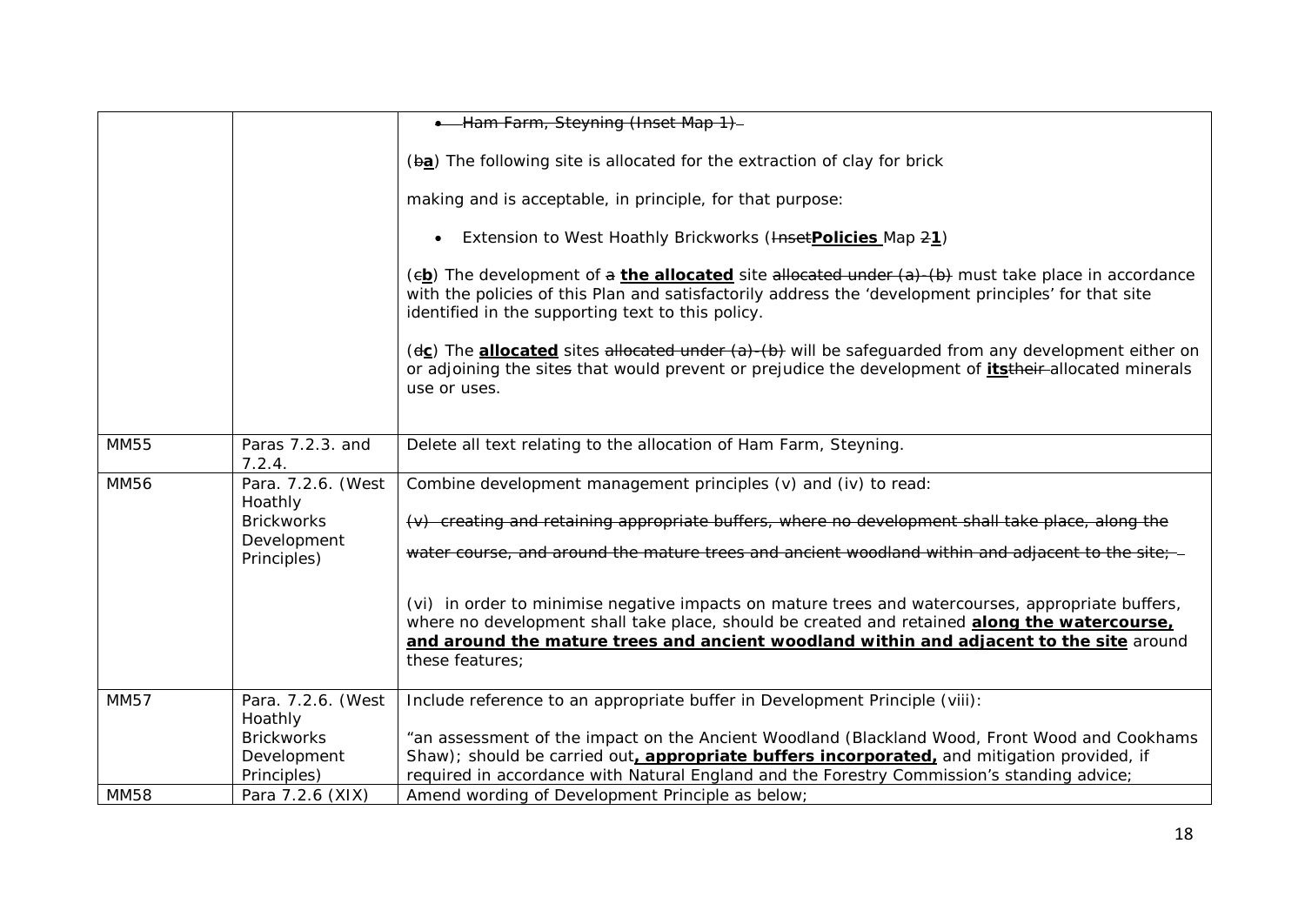|             |                                        | "The existingA site liaison group involving the local community should be established if necessary.<br>eontinued by the operator to address issues arising from the operation of the site"                                                                                                                                                                                                                                                            |
|-------------|----------------------------------------|-------------------------------------------------------------------------------------------------------------------------------------------------------------------------------------------------------------------------------------------------------------------------------------------------------------------------------------------------------------------------------------------------------------------------------------------------------|
| MM59        | Policy M13<br>(Protected<br>Landscape) | (b) Proposals for mineral development located outside protected landscapes will be permitted<br>provided that they do not undermine the objectives purposes of the designation.                                                                                                                                                                                                                                                                       |
| <b>MM60</b> | Policy M14:<br>Historic                | Proposals for minerals development will be permitted provided that:                                                                                                                                                                                                                                                                                                                                                                                   |
|             | Environment                            | (a) known heritage assets, and their settings, features of historic or archaeological importance<br>are conserved and, where possible, enhanced, in a manner appropriate to their significance,<br>unless there are no alternative solutions and there are overriding reasons which outweigh the need<br>to safeguard the value of the heritage assetssites or features;                                                                              |
|             |                                        | (b) they would not adversely affect currently unknown heritage assets with significant archaeological<br>interest; and                                                                                                                                                                                                                                                                                                                                |
|             |                                        | (eb) where appropriate, the further investigation and recording of any heritage assets to be lost (in<br>whole or in part) is undertaken and the results made publicly available.                                                                                                                                                                                                                                                                     |
| MM61        | Policy M17 -                           | Amend policy M17 to read the following:                                                                                                                                                                                                                                                                                                                                                                                                               |
|             | Biodiversity and<br>Geodiversity       | Proposals for minerals development will be permitted provided that:                                                                                                                                                                                                                                                                                                                                                                                   |
|             |                                        | a. The development will: (i) avoid There is no significant harm to wildlife species and habitats,<br>or-ii. where-significant harm cannot be wholly or partially avoided, ensure that the harm is<br>effectively mitigated <i>where it cannot be avoided</i> , or (iii) (as a last resort) where there is<br>still significant residual harm, ensure there is suitable compensation where there is still<br>significant residual harm; for that harm; |
|             |                                        | b. there are no unacceptable impacts on areas or sites of international or national biodiversity or<br>geological conservation importance unless the benefits of the development clearly outweigh<br>both the impact on the objectives of the designation features of interest, and on the wider<br>network of such designated areas or sites;                                                                                                        |
|             |                                        | there are no unacceptable impacts on areas, sites or features of regional or local biodiversity<br>or geological conservation importance unless the benefits of the development clearly outweigh                                                                                                                                                                                                                                                      |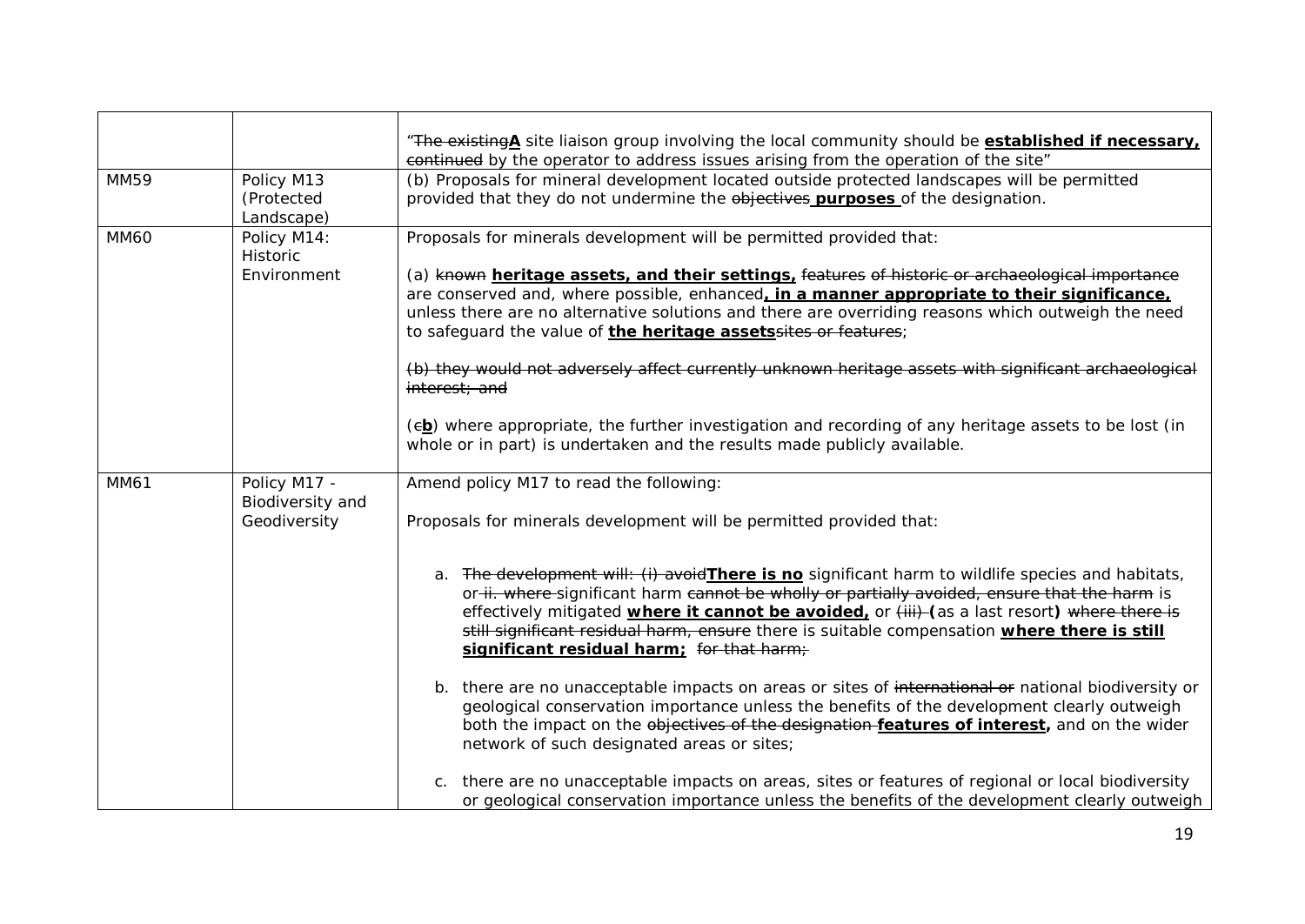|             |                                                 | both the impact on the objectives of the designation features of interest and on the<br>wider network of such designated areas or sites:                                                                                                                                                                                                                                                                                                                                                                                                                                                                                                                                                                                           |
|-------------|-------------------------------------------------|------------------------------------------------------------------------------------------------------------------------------------------------------------------------------------------------------------------------------------------------------------------------------------------------------------------------------------------------------------------------------------------------------------------------------------------------------------------------------------------------------------------------------------------------------------------------------------------------------------------------------------------------------------------------------------------------------------------------------------|
|             |                                                 | d. there is no loss or deterioration of irreplaceable habitats, including Ancient<br>Woodland and aged or veteran trees, unless the benefits of the development clearly<br>outweigh the loss:                                                                                                                                                                                                                                                                                                                                                                                                                                                                                                                                      |
|             |                                                 | e. where appropriate, where possible, there are net gains in biodiversity, including, the<br>creation, enhancement, and management of habitats, ecological networks, geodiversity and<br>ecosystem services shall be secured consistent with wider environmental objectives, including<br>Biodiversity Opportunity Areas and the South Downs Way Ahead Nature Improvement Area;<br>and                                                                                                                                                                                                                                                                                                                                             |
|             |                                                 | f. where necessary, the investigation, evaluation, and recording of important sites, <b>areas</b> , and<br>features is undertaken and, where appropriate, representative features examples are<br>preserved.                                                                                                                                                                                                                                                                                                                                                                                                                                                                                                                       |
| <b>MM62</b> | Para, 8.6.9.<br>(insert new<br>paragraph after) | The Conservation of Habitats and Species Regulations (2017) provides the statutory basis<br>for assessing the impacts of development proposals on European sites 'in combination<br>with other plans or projects'. For all other designations (referred to in Policy M17), Policy<br>M22 aims to ensure that the cumulative impacts of successive or concurrent<br>developments on the environment and communities are addressed.                                                                                                                                                                                                                                                                                                  |
| MM63        | Para. 8.6.12.                                   | Amend paragraph to read:                                                                                                                                                                                                                                                                                                                                                                                                                                                                                                                                                                                                                                                                                                           |
|             |                                                 | "Nationally important geological sites are protected through designations such as a SSSI. Local<br>Geological Sites (LGS) Regionally important geological and geomorphological sites (RIGS) are<br>locally designated sites of local, national and regional importance for geodiversity (geology and<br>geomorphology) in the United Kingdom".                                                                                                                                                                                                                                                                                                                                                                                     |
| <b>MM64</b> | Para. 8.7.2.                                    | The NPPF states that, when preparing local plans, Local Authorities should set out environmental<br>criteria, in line with the policies in the NPPF, against which planning applications will be assessed.<br>This policy will ensure that permitted operations do not have unacceptable adverse impacts on<br>human health, including those from noise, dust, visual intrusion, traffic, tip- and quarry-slope<br>stability, differential settlement of quarry backfill, mining subsidence, increased flood risk, impacts<br>on the flow and quantity of surface and groundwater and migration of contamination from the site;<br>and take into account the cumulative effects of multiple impacts from individual sites and/or a |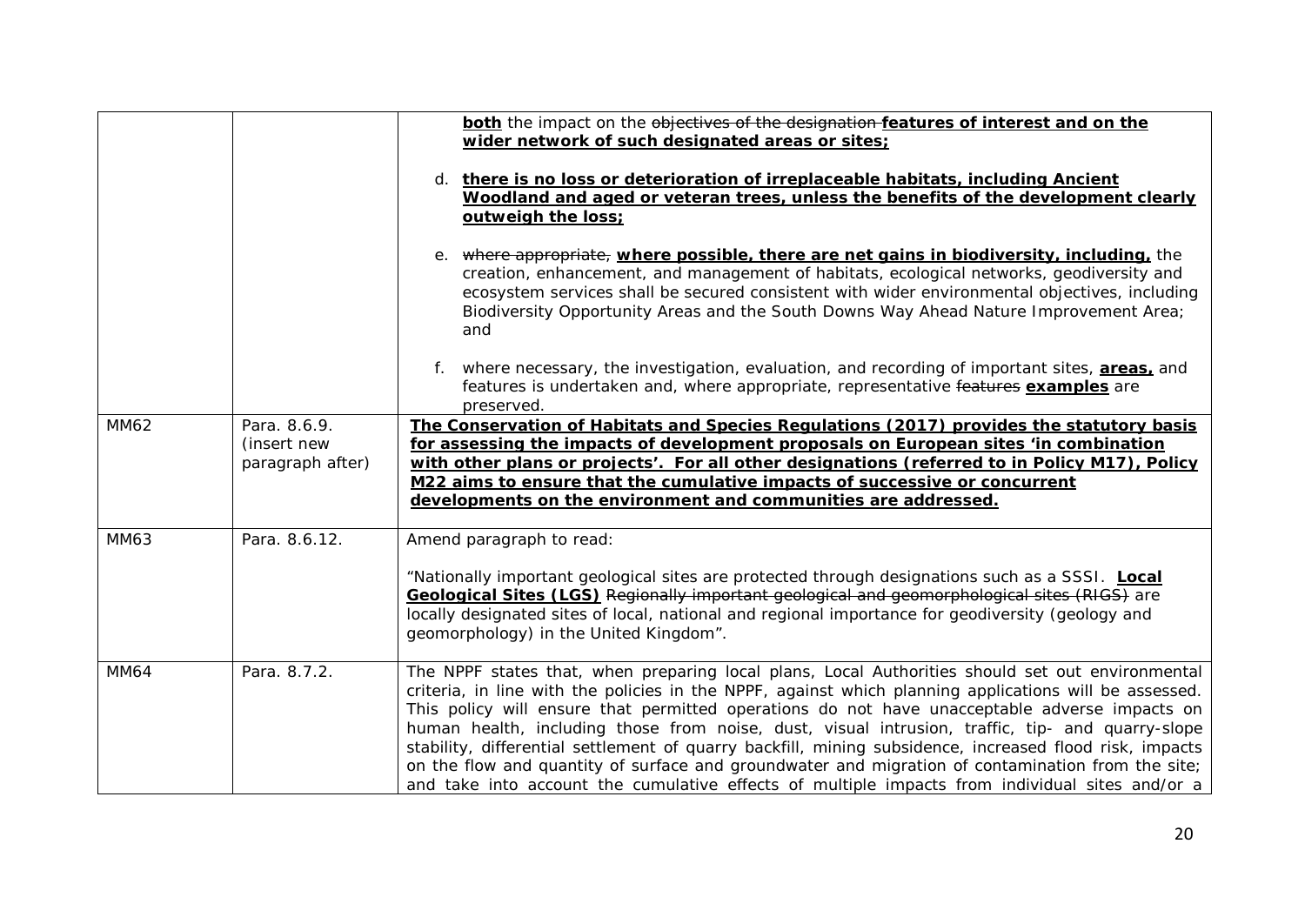|             |               | number of sites in a locality. As such, this policy should be read in conjunction with other<br>relevant policies such as M15 (Air and Soil) and M22 (Cumulative Impact).                                                                                                                                                                                                                                                                                                                                                                                           |
|-------------|---------------|---------------------------------------------------------------------------------------------------------------------------------------------------------------------------------------------------------------------------------------------------------------------------------------------------------------------------------------------------------------------------------------------------------------------------------------------------------------------------------------------------------------------------------------------------------------------|
| <b>MM65</b> | Policy M19    | Amend Policy M19 (Flood Risk Management) to read as follows:                                                                                                                                                                                                                                                                                                                                                                                                                                                                                                        |
|             |               | (b) Proposals for minerals development in 'areas at risk of flooding', taking account of climate<br>change. will not be permitted unless they pass the Sequential Test and, where applicable, the<br>Exception Test set out in national policy.                                                                                                                                                                                                                                                                                                                     |
| <b>MM66</b> | Para. 8.8.1.  | Amend paragraph 8.8.1:<br>The relevant strategic objectives isare:<br>10: To minimise the risk to people and property from flooding, safeguard water resources, including<br>aquifers, from contamination, and ensure the quality and quantity of the water environment is<br>conserved and enhanced.                                                                                                                                                                                                                                                               |
|             |               | 14: To minimise carbon emissions and to adapt to, and to mitigate the potential adverse<br>impacts of, climate change.                                                                                                                                                                                                                                                                                                                                                                                                                                              |
| MM67        | Policy M22    | Amend Policy M22 (Cumulative Impact) to read as follows:                                                                                                                                                                                                                                                                                                                                                                                                                                                                                                            |
|             |               | Proposals for minerals development, including the intensification of use, will be permitted provided<br>that an unreasonable level of disturbance to the environment and/or to residents, businesses and<br>visitors will not result, from minerals -other development either individually or as a cumulative effect<br>(simultaneously and/or successively) alongside other development and allocations. sites<br>operating simultaneously and/or successively. Planning conditions may be used to co-ordinate<br>working, thereby reducing the cumulative impact. |
| <b>MM68</b> | Para, 8.11.2. | Amend the supporting text to Policy M22 to read as follows:                                                                                                                                                                                                                                                                                                                                                                                                                                                                                                         |
|             |               | The purpose of this policy is to ensure that the cumulative impact(s) of successive and/or<br>concurrent developments minerals and/or waste workings/facilities can have on the environment<br>and communities over time (e.g. through noise, odour dust, and increased traffic and landscape<br><b>impacts</b> ) are addressed. In some instances the combined impact(s) may be sufficient to merit<br>refusal of planning permission, but in other cases phasing agreements may provide for the<br>disturbance to be reduced to an acceptable level.              |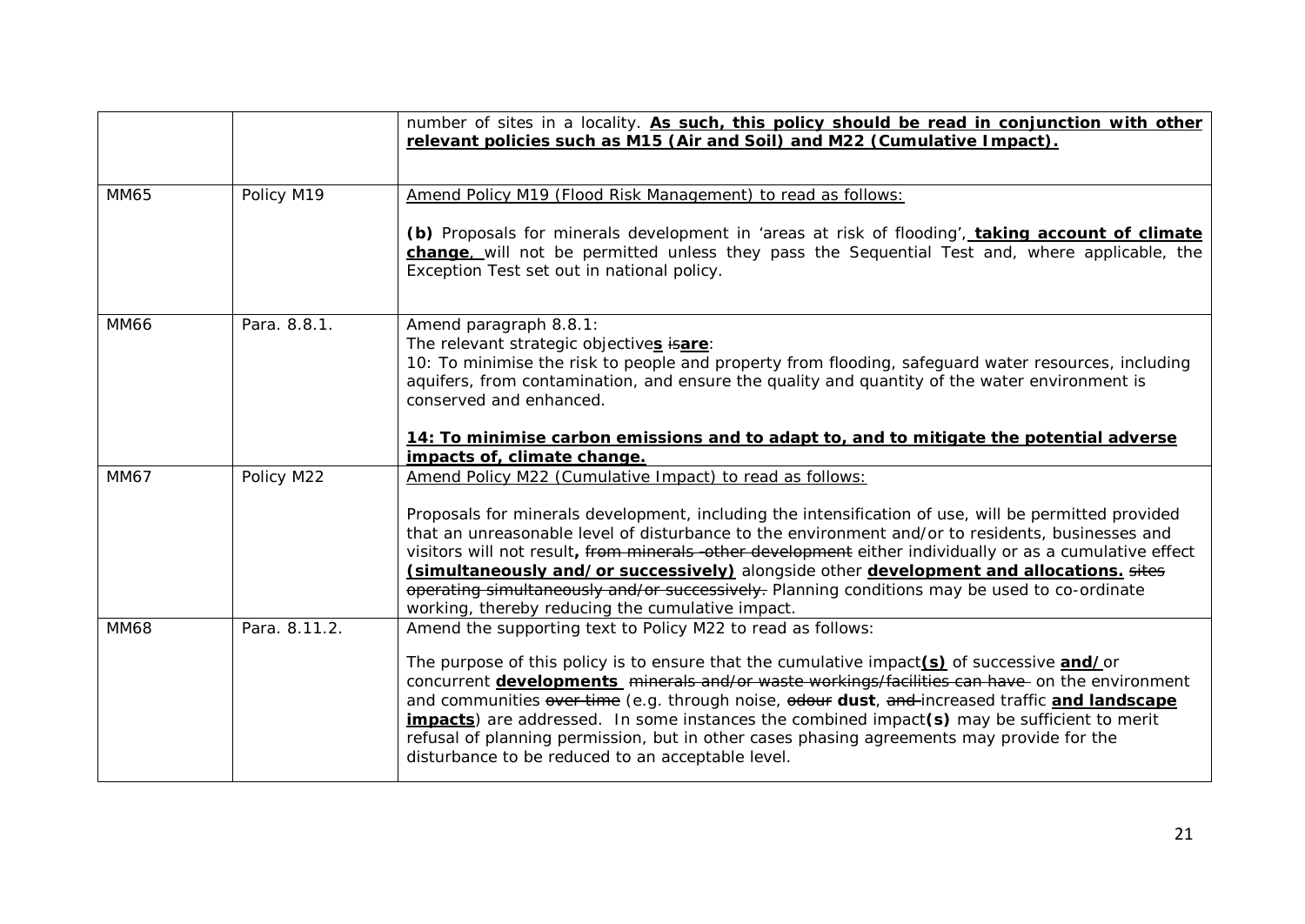|             |               | Add new para 8.11.3                                                                                                                                                                                                                                                                                                                                                                                                                                               |
|-------------|---------------|-------------------------------------------------------------------------------------------------------------------------------------------------------------------------------------------------------------------------------------------------------------------------------------------------------------------------------------------------------------------------------------------------------------------------------------------------------------------|
|             |               | Proposals likely to have a significant effect on internationally important interest features                                                                                                                                                                                                                                                                                                                                                                      |
|             |               | of internationally important wildlife sites, will need to consider those effects in                                                                                                                                                                                                                                                                                                                                                                               |
|             |               | combination with the possible effects of any other plans and projects.                                                                                                                                                                                                                                                                                                                                                                                            |
| <b>MM69</b> | Policy M23    | Include reference to minerals operation in Policy M23:                                                                                                                                                                                                                                                                                                                                                                                                            |
|             |               | Proposals for minerals development, including ancillary development, will be permitted provided that,<br>where appropriate, the scale, form, and layout (including landscaping), and operations take into<br>account the need to:                                                                                                                                                                                                                                 |
| MM70        | Policy M23    | Amend last paragraph of M23 as follows:                                                                                                                                                                                                                                                                                                                                                                                                                           |
|             |               | Proposals for mineral extraction / processing, and associated activities must be<br>accompanied by a working programme for the proposed operation. Proposals to vary<br>conditions of existing consents to extend the time limit for working and/or final restoration of sites<br>should-must demonstrate the need for the development and its acceptability in terms of the other<br>relevant policies of this Plan.                                             |
| <b>MM71</b> | Para. 8.12.6. | Amend paragraph 8.12.6 to read the following:                                                                                                                                                                                                                                                                                                                                                                                                                     |
|             |               | Proposals for, mineral extraction / processing, and associated activities should be accompanied by a<br>The working programme for the proposed operation <b>should</b> which includes arrangements as<br>necessary for the scale and nature of the operation, for: (bullets)                                                                                                                                                                                      |
| <b>MM72</b> | Para. 8.13.6. | Split para. 8.13.6 and add text below as new paragraph. The residual text of Para. 8.13.6 forms a<br>new paragraph.                                                                                                                                                                                                                                                                                                                                               |
|             |               | Restoration schemes can comprise a number of different after uses which are of benefit to the local<br>and/or wider community. They generally fall into the following categories: - agriculture, forestry,<br>amenity (including nature conservation, formal and informal recreation) or sometimes even<br>commercial development (e.g. industrial and/or residential development). It is even possible for a<br>single scheme to combine a number of these uses. |
|             |               | West Sussex own population and proximity to other large population centres generate a<br>high demand for recreation. Mineral site restoration, particularly around the urban fringe,<br>provides considerable opportunity to meet both informal and formal recreational and                                                                                                                                                                                       |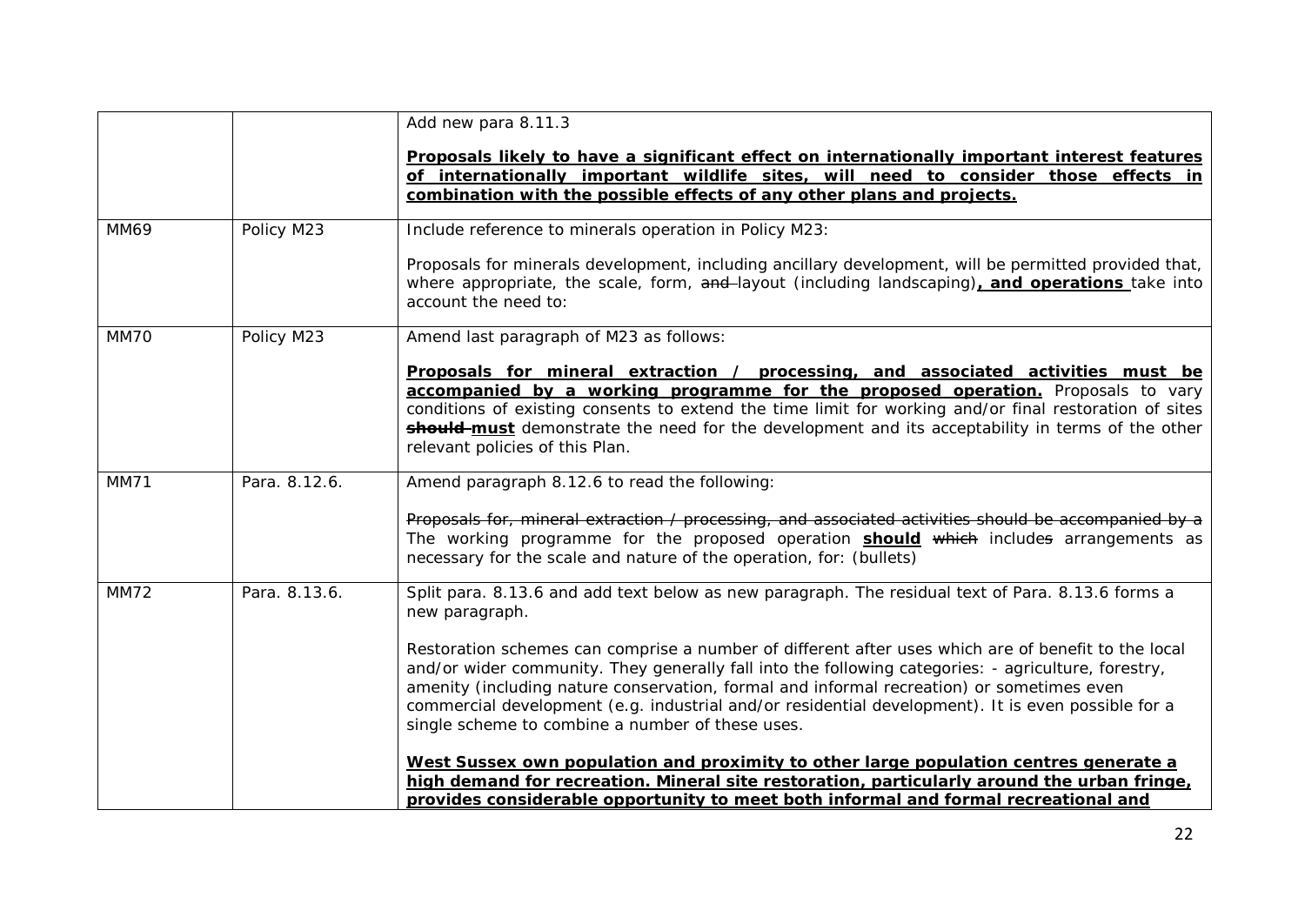|             |                                   | sporting needs. This could potentially include water-sports, rock climbing and angling.<br>However, in West Sussex mineral sites and their restoration tend to be located in the<br>countryside, therefore the provision of recreation and sport as an after-use needs not only                                                                                                                                                                                                                                                                                                                                                                              |
|-------------|-----------------------------------|--------------------------------------------------------------------------------------------------------------------------------------------------------------------------------------------------------------------------------------------------------------------------------------------------------------------------------------------------------------------------------------------------------------------------------------------------------------------------------------------------------------------------------------------------------------------------------------------------------------------------------------------------------------|
|             |                                   | to consider the demand for the particular selected after-use, but also its suitability to the<br>location and its environment. Sport and recreation provision in the countryside,<br>particularly in nationally designated landscapes, should have regard to and be promoted in                                                                                                                                                                                                                                                                                                                                                                              |
|             |                                   | harmony with the needs of the local community, other uses such as agriculture and<br>forestry, and the need to conserve and protect the character and habitats of the very area<br>people come to visit.                                                                                                                                                                                                                                                                                                                                                                                                                                                     |
|             |                                   | Restoration also provides opportunities for significant biodiversity and geodiversity gains, provided<br>that the sites are properly planned from inception and implemented with restoration in mind. This<br>can even make an important contribution towards the aims and objectives of Biodiversity Action<br>Plans (BAPs) at a regional and local level. Schemes are of course determined by a number of factors<br>including the underlying geology; topography; landscape character; location in relation to built-up<br>areas; transport access; flood risk; bird strike risk (with open water) and agricultural value of land<br>prior to extraction. |
| <b>MM73</b> | Para. 8.15.1.                     | The average sales of recycled aggregate in West Sussex over the last 10 years (to 20165) is 539,000<br>484,000 tonnes and existing capacity is estimated to be 853,000 587,000 tpa.                                                                                                                                                                                                                                                                                                                                                                                                                                                                          |
| <b>MM74</b> | Para. 8.15.6.                     | Amend paragraph to read:                                                                                                                                                                                                                                                                                                                                                                                                                                                                                                                                                                                                                                     |
|             |                                   | In 2015 there were 14 sites within West Sussex that process inert waste to produce recycled<br>aggregate, although t-The number of sites processing inert waste to produce recycled<br>aggregate and the capacity varies annually due to the use of mobile facilities. An up to date list of<br>sites is maintained in the Annual Monitoring Report.                                                                                                                                                                                                                                                                                                         |
|             |                                   | Delete footnote 62 "See Annual Monitoring Report 2014/15."                                                                                                                                                                                                                                                                                                                                                                                                                                                                                                                                                                                                   |
| <b>MM75</b> | Monitoring and<br>Implementation  | Amend trend/target section of the monitoring and implementation tables through the JMLP to read:                                                                                                                                                                                                                                                                                                                                                                                                                                                                                                                                                             |
|             | Tables for policies<br>M12 to M23 | No trend/targets identified, as it is not expected that unacceptable proposals will progress to                                                                                                                                                                                                                                                                                                                                                                                                                                                                                                                                                              |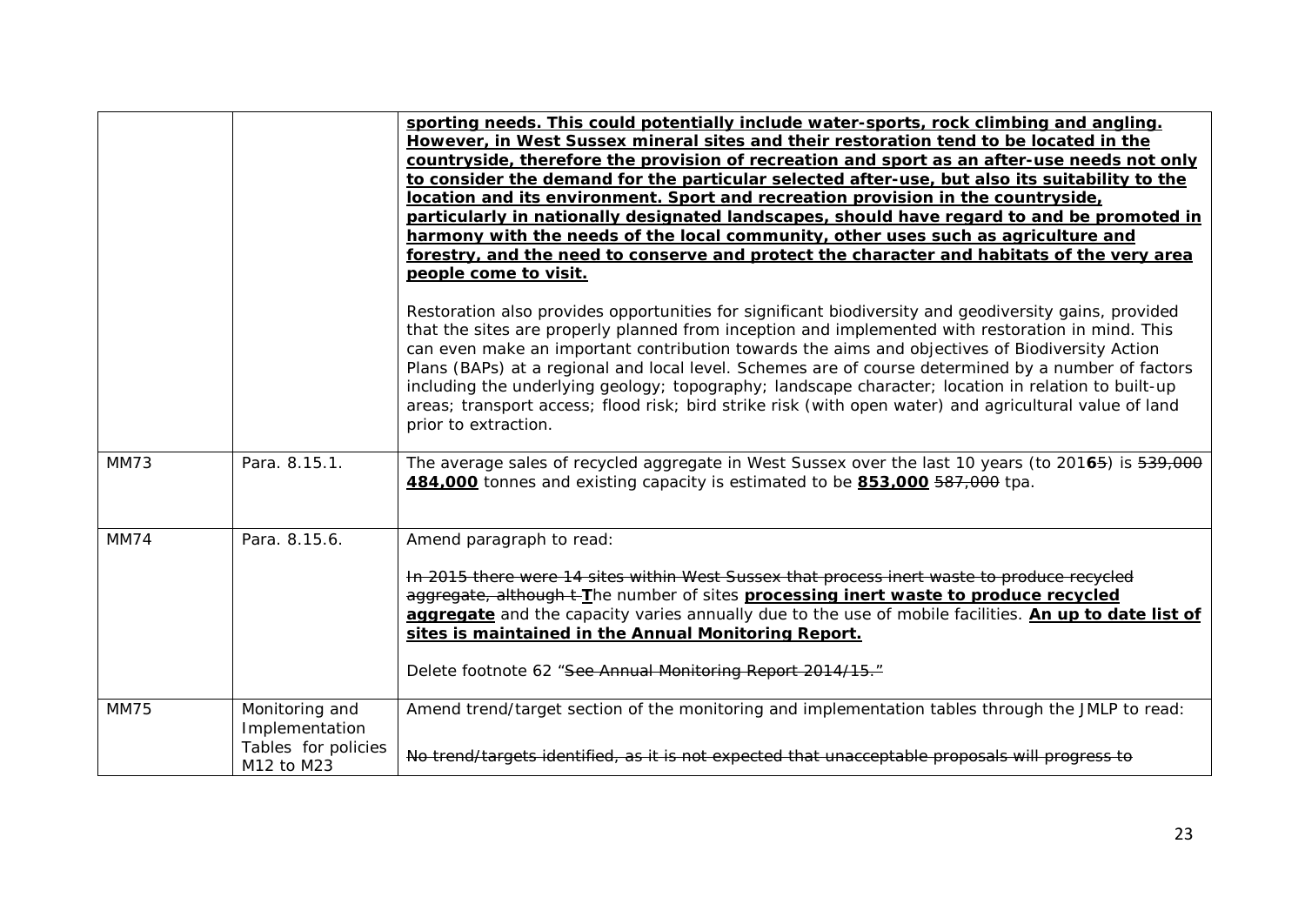|             |                                                     | planning applications.                                                                                                                                                                                                                                                                                                                                                                                                                                                                                                             |
|-------------|-----------------------------------------------------|------------------------------------------------------------------------------------------------------------------------------------------------------------------------------------------------------------------------------------------------------------------------------------------------------------------------------------------------------------------------------------------------------------------------------------------------------------------------------------------------------------------------------------|
|             |                                                     | 100% of decisions made on planning applications are consistent with Policy [insert<br>reference of relevant policy].                                                                                                                                                                                                                                                                                                                                                                                                               |
| <b>MM76</b> | Appendix C: Site<br><b>Allocation Inset</b><br>Maps | Amend title of Appendix as follows:<br>Site Allocation <b>Inset Policies</b> Maps<br>Delete Map 1                                                                                                                                                                                                                                                                                                                                                                                                                                  |
| <b>MM77</b> | Appendix D:<br>Safeguarding<br><b>Inset Maps</b>    | Amend title of Appendix as follows:<br>Safeguarding <b>Inset Policies</b> Maps<br>Update references to the maps in this appendix as follows:<br>Inset 3Policies Map 2<br><b>Inset 4Policies Map 3</b><br>Inset 5Policies Map 4<br>Inset 6Policies Map 5<br>Inset 7Policies Map 6<br><b>Inset 8Policies Map 7</b>                                                                                                                                                                                                                   |
| <b>MM78</b> | Appendix G -<br>Glossary term -<br>Heritage Asset   | Update definition of Heritage Asset to ensure that Policy M14 can be applied in a manner consistent<br>with the definition of NPPF.<br>Known features of historic and archaeological importance A building, monument, site, place, area<br>or landscape identified as having a degree of significance meriting consideration in<br>planning decisions, because of its heritage interest. Heritage asset includes designated<br>heritage assets and assets identified by the local planning authority (including local<br>listing). |
| <b>MM79</b> | Appendix G                                          | Insert new term in glossary: "LWS" "Local Wildlife Sites" "Sites identified locally based upon<br>the most important, distinctive and threatened species and habitats within a national,<br>regional and local context".                                                                                                                                                                                                                                                                                                           |